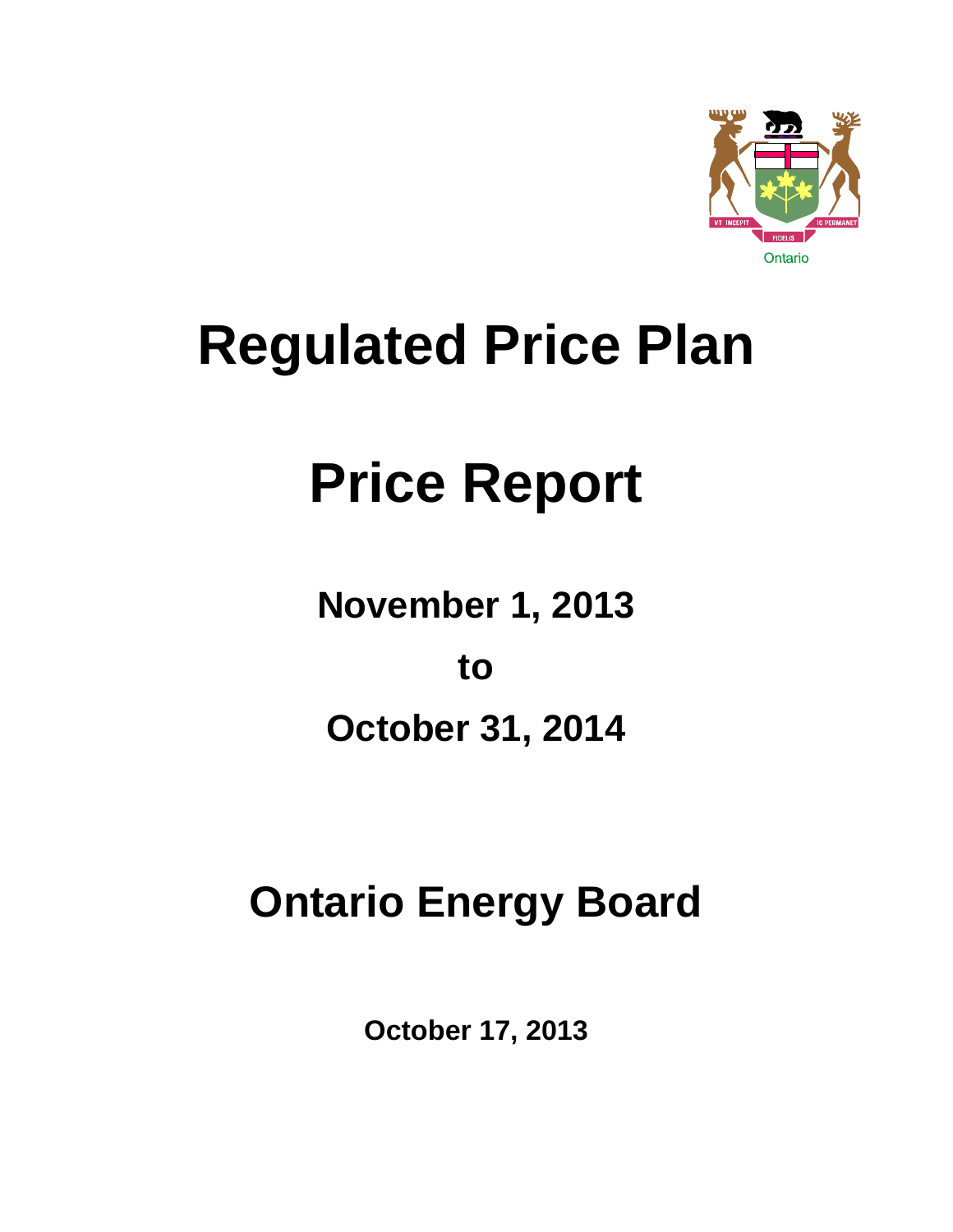#### <span id="page-1-1"></span>**Executive Summary**

This report contains the electricity commodity prices under the Regulated Price Plan (RPP) for the period November 1, 2013 through October 31, 2014. The prices were developed using the methodology described in the Regulated Price Plan Manual (RPP Manual).

In accordance with the applicable regulation, the Board must forecast the cost of supplying RPP consumers and ensure that RPP prices reflect this cost. RPP prices are reviewed by the Board every six months to determine if they need to be adjusted.

In broad terms, the methodology used to develop RPP prices has two essential steps:

- 1. Forecasting the total RPP supply cost for 12 months, and
- 2. Establishing prices to recover the forecast RPP supply cost from RPP consumers over the 12-month period.

The calculation of the total RPP electricity supply cost involves several separate forecasts, including forecasts of:

- o the hourly market price of electricity;
- o the electricity consumption pattern of RPP consumers;
- o the electricity supplied by those assets of Ontario Power Generation (OPG) whose price is regulated;
- o the costs related to the contracts signed by non-utility generators (NUGs) with the former Ontario Hydro and the costs associated with certain OPG coal facilities<sup>[1](#page-1-0)</sup>;
- o the costs of the supply contracts, and conservation and demand management (CDM) initiatives of the Ontario Power Authority (OPA); and
- o the net variance account balance (as of October 31, 2013) carried by the OPA.

The market-based price for electricity used by RPP consumers reflects both the hourly market price of electricity and the electricity consumption pattern of RPP consumers. Residential consumers, who represent most RPP consumption, use relatively more of their electricity during times when total Ontario demand and prices are higher (than the overall Ontario average) and relatively less when total Ontario demand and prices are lower (than the overall Ontario average). This consumption pattern makes the average market price for RPP consumers higher than the average market price for the entire Ontario electricity market.

<span id="page-1-0"></span><sup>&</sup>lt;sup>1</sup> In addition to the contracts with the NUGs, OEFC is also the counterparty to a contingency support agreement with OPG in relation to two of its generation facilities identified in O. Reg. 427/04 (Payments to the Financial Corporation re Section 78.2 of the Act). Payments made to OPG under this agreement are related to the carbon dioxide (CO2) limits that began to apply to OPG effective January 1, 2009.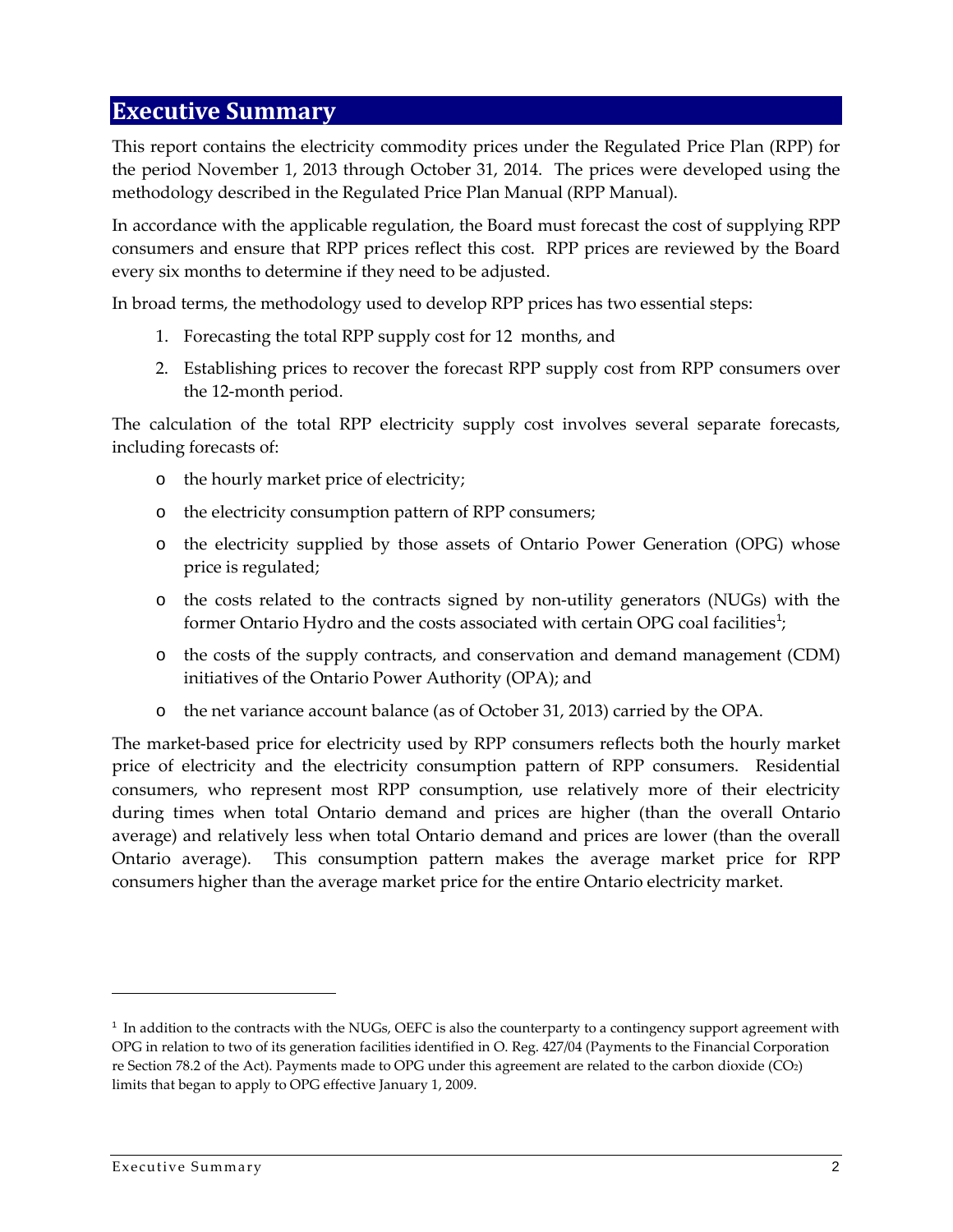#### <span id="page-2-0"></span>**Average RPP Supply Cost**

The hourly market price forecast was developed by Navigant Consulting Ltd. (Navigant). The forecast of the simple average market price for 12 months from November 1, 2013 is \$19.67/ MWh (1.967cents per kWh). After accounting for the consumption pattern of RPP consumers, the average market price for electricity used by RPP consumers is forecast to be \$21.56/ MWh (2.156cents per kWh).

The combined effect of the other components of the RPP supply cost is expected to increase this per kilowatt-hour price. The collective impact of the other components is summarized by the Global Adjustment. The Global Adjustment reflects the impact of the NUG contract costs, which are above market prices, the regulated prices for OPG's prescribed baseload nuclear and hydroelectric generating facilities, which may be above or below market prices, and the cost of supply contracts held by the Ontario Power Authority (OPA), most of which are above market prices. The cost associated with CDM initiatives implemented by the OPA is also included, as are amounts approved by the Board in respect of Board-approved CDM programs undertaken by electricity distributors. The Global Adjustment also reflects payments made to OPG's Nanticoke and Lambton facilities, under an agreement with the Ontario Electricity Financial Corporation (OEFC), related to the  $CO<sub>2</sub>$  limits that began to apply to OPG effective January 1, 2009. The forecast net impact of the Global Adjustment is to increase the average RPP supply cost by \$67.93/ MWh (6.793cents per kWh).

Another factor to be taken into account is that actual prices and actual demand cannot be predicted with absolute certainty; both price and demand are subject to random effects. Two adjustments are made to account for this forecast variance. A small adjustment is made to the RPP supply cost to account for the fact that these random effects are more likely to increase than to decrease costs. This adjustment was determined to be \$1.00 / MWh (0.100 cents per kWh). Without this adjustment, the RPP would be expected to end the year with a small debit variance.

An additional adjustment factor is required to "clear" the expected balance in the OPA variance account as of October 31, 2014. The current surplus balance was accumulated because of higher than forecast RPP revenues and lower than forecast supply costs since May 1, 2013. The forecast adjustment factor to clear the existing variance balance is a credit (decrease in the RPP price) of \$1.50/ MWh (0.150cents per kWh).

The resulting average RPP supply cost is \$89.00/ MWh. The average RPP price (RPA) is 8.900cents per kWh. This is summarized in Table ES-1.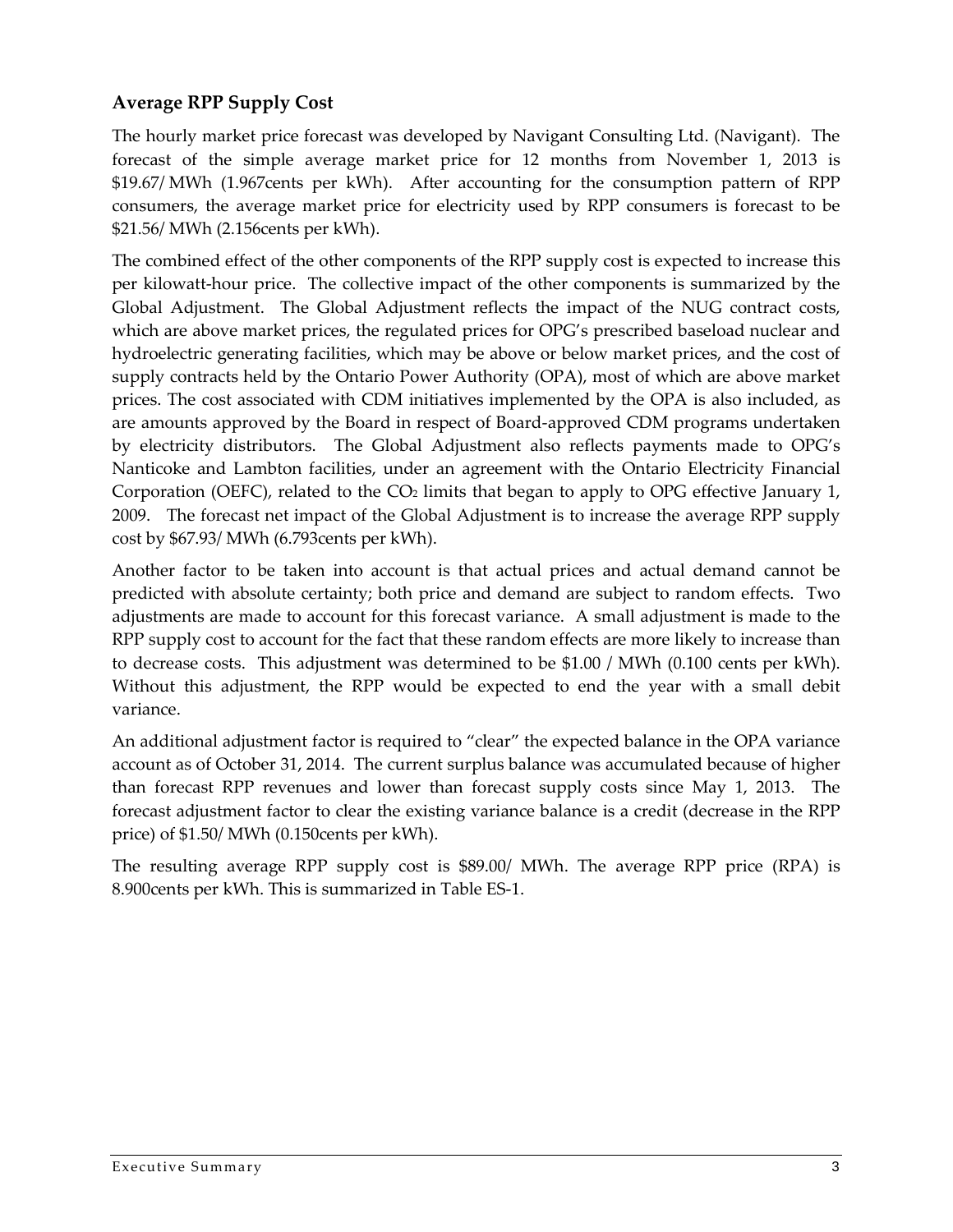#### **Table ES-1: Average RPP Supply Cost Summary (for the 12 months from November 1, 2013)**

| for the period from November 1, 2013 through October 31, 2014      |   |          |
|--------------------------------------------------------------------|---|----------|
|                                                                    |   | Current  |
| <b>Forecast Wholesale Electricity Price</b>                        |   | \$19.67  |
| Load-Weighted Price for RPP Consumers (\$ / MWh)                   |   | \$21.56  |
| Impact of the Global Adjustment (\$ / MWh)                         | ÷ | \$67.93  |
| Adjustment to Address Bias Towards Unfavourable Variance (\$/ MWh) | ÷ | \$1.00   |
| Adjustment to Clear Existing Variance (\$/MWh)                     | ÷ | (\$1.50) |
| Average Supply Cost for RPP Consumers (\$ / MWh)                   |   | \$89.00  |

*RPP Supply Cost Summary* for the period from November 1, 2013 through October 31, 2014

Inevitably, there will be a difference between the actual and forecast cost of supplying electricity to all RPP consumers. This difference is referred to as the unexpected variance and will be included in the RPP supply cost for the next RPP period.

RPP consumers are not charged the average RPP supply cost. Rather, they pay prices under price structures that are designed to make their consumption weighted average price equal to the average supply cost. There are two RPP price structures, one for consumers with conventional meters (Tiered Pricing) and one for consumers with eligible time-of-use (or "smart") meters who pay time-of-use (TOU) prices.

#### <span id="page-3-1"></span>**Regulated Price Plan (TOU Pricing)**

Consumers with eligible time-of-use (or "smart") meters that can determine when electricity is consumed during the day will pay under a time-of-use price structure. This currently applies only to consumers of those utilities that have implemented time-of-use prices. The prices for this plan are based on three time-of-use periods per weekday<sup>[2](#page-3-0)</sup>. These periods are referred to as Off-Peak (with a price of RPEM<sub>OFF</sub>), Mid-Peak (RPEM<sub>MID</sub>) and On-Peak (RPEM<sub>ON</sub>). The lowest (Off-Peak) price is below the RPA, while the other two are above it.

The resulting time-of-use (TOU) prices for consumers with eligible time-of-use meters are:

- o RPEMOFF = 7.2cents per kWh (64% of TOU load);
- o RPEMMID = 10.9cents per kWh (18% of TOU load); and,
- o RPEMON = 12.9cents per kWh (18% of TOU load).

These prices reflect the seasonal change in the TOU pricing periods which will take effect on November 1, 2013 and May 1, 2014. TOU pricing periods are:

- o *Off-peak* period (priced at RPEMOFF):
	- *Winter and summer weekdays*: 7 p.m. to midnight and midnight to 7 a.m.

l

<span id="page-3-0"></span><sup>&</sup>lt;sup>2</sup> Weekends and statutory holidays have one TOU period: Off-peak.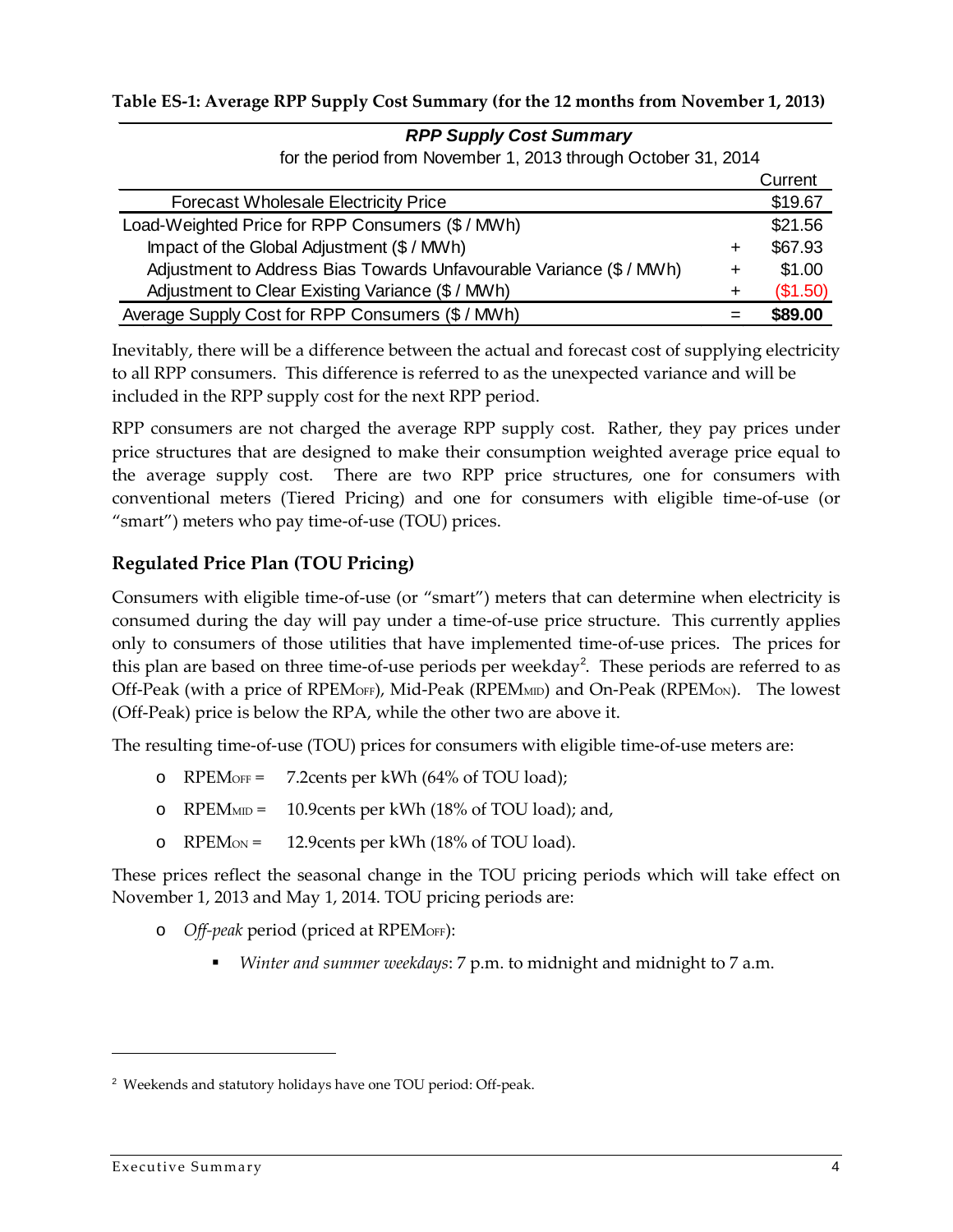- *Winter and summer weekends and holidays*: [3](#page-4-0) 24 hours (all day)
- o *Mid-peak* period (priced at RPEMMID)
	- *Winter weekdays (November 1 to April 30)*: 11 a.m. to 5 p.m.
	- *Summer weekdays (May 1 to October 31)*: 7 a.m. to 11 a.m. and 5 p.m. to 7 p.m.
- o *On-peak* period (priced at RPEMON)
	- *Winter weekdays*: 7 a.m. to 11 a.m. and 5 p.m. to 7p.m.
	- *Summer weekdays*: 11 a.m. to 5 p.m.

#### <span id="page-4-2"></span>**Regulated Price Plan - Tiered Pricing**

RPP consumers that are not on TOU pricing pay prices in two tiers; one price (referred to as  $RPCM_{\text{TI}}$ ) for monthly consumption up to a tier threshold and a higher price (referred to as RPCMT2) for consumption over the threshold. The threshold for residential consumers changes twice a year on a seasonal basis: to 600 kWh per month during the summer season (May 1 to October 31) and to 1000 kWh per month during the winter season (November 1 to April 30). The threshold for non-residential RPP consumers remains constant at 750 kWh per month for the entire year.

The resulting tiered prices for consumers with conventional meters are:

- o  $RPCM_{T1} = 8.3$ cents per kWh, and
- o  $RPCM_{T2}$  = 9.7 cents per kWh.

Based on consumption over the 12-month period ending September 30, 2013, approximately  $57\%$  of RPP tiered consumption was at the lower tier price (RPCM $_{\text{TI}}$ ) and 43% was at the higher tier price (RPCMT2). This ratio is expected to remain the same in the upcoming RPP period. Given these proportions, the average price for conventional meter RPP consumption is forecast to be equal to the RPA.

The average price a consumer on TOU prices will pay depends on the consumer's load profile (i.e., how much electricity is used at what time). As discussed above, RPP prices are set so that a consumer with an *average* load profile will pay the same average price under either the tiered or TOU prices, as shown in Table ES-2.<sup>[4](#page-4-1)</sup> This average price is equal to the average RPP unit supply cost (equal to the RPA) of 8.9¢ / kWh.

<span id="page-4-0"></span><sup>&</sup>lt;sup>3</sup> For the purpose of RPP time-of-use pricing, a "holiday" means the following days: New Year's Day, Family Day, Good Friday, Christmas Day, Boxing Day, Victoria Day, Canada Day, Labour Day, Thanksgiving Day, and the Civic Holiday. When any holiday falls on a weekend (Saturday or Sunday), the next weekday following (that is not also a holiday) is to be treated as the holiday for RPP time-of-use pricing purposes.

<span id="page-4-1"></span><sup>4</sup> The percentages of total consumption by TOU period in Table ES-2 are based on consumption data for consumers on TOU pricing provided by the IESO. Data from the October 2012 through September 2013 period is used, taking into account the change in the TOU schedule.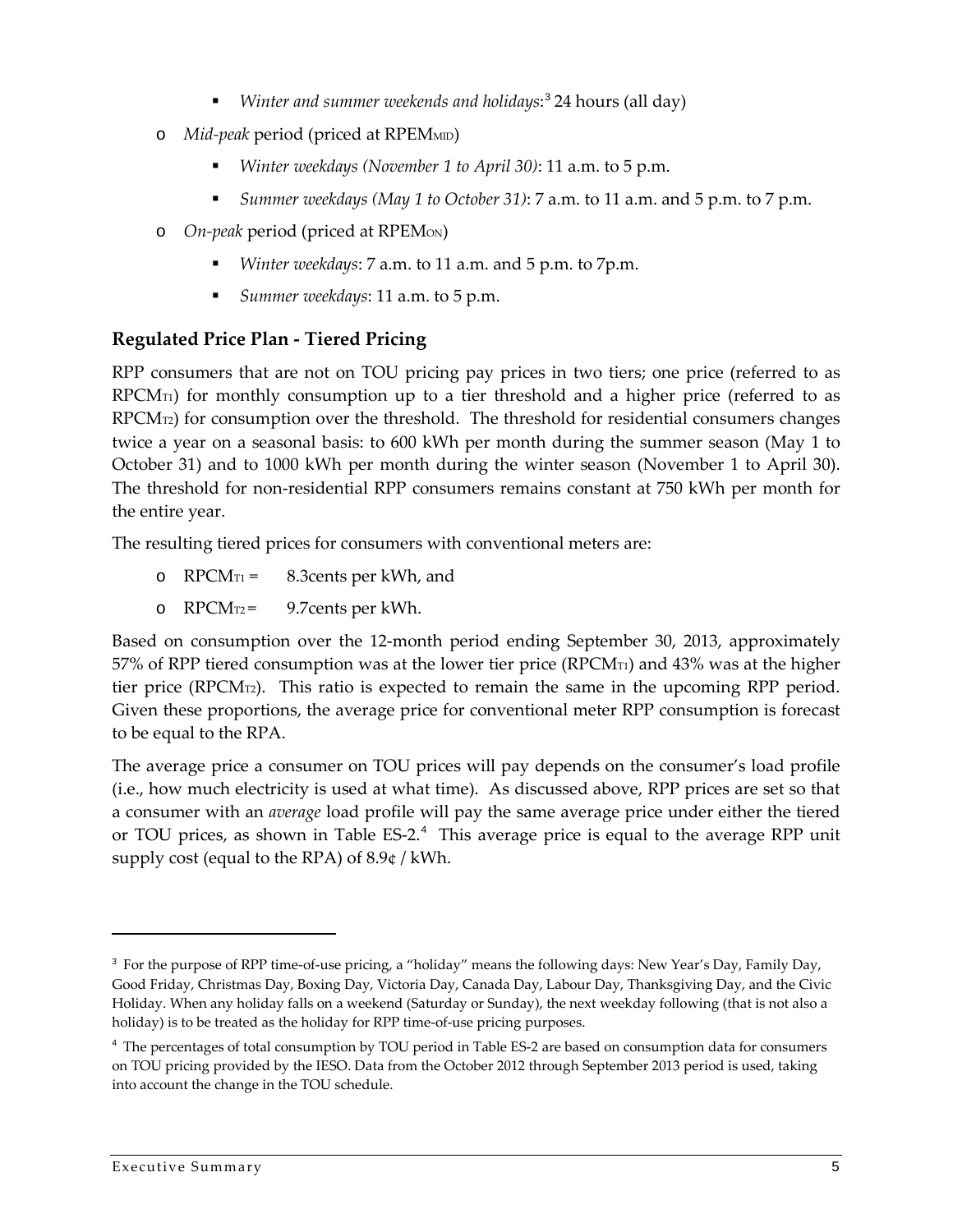| <b>Tiered RPP Prices</b>      | Tier <sub>1</sub> |                   | Tier 2            |                      |
|-------------------------------|-------------------|-------------------|-------------------|----------------------|
| Price                         | 8.3 <sub>¢</sub>  | 9.7c              |                   | 8.9 <sub>0</sub>     |
| % of Tiered Consumption       | 57%               |                   | 43%               |                      |
|                               |                   |                   |                   |                      |
| <b>Time-of-Use RPP Prices</b> | <b>Off-Peak</b>   | Mid-Peak          | <b>On-Peak</b>    | <b>Average Price</b> |
| Price                         | 7.2c              | 10.9 <sub>¢</sub> | 12.9 <sub>¢</sub> | 8.9 <sub>0</sub>     |

#### **Table ES-2: Price Paid by Average RPP Consumer under Tiered and TOU RPP prices**

#### **Major Factors Causing the Change in RPP Prices**

The forecast average supply cost for RPP consumers increases by \$5.05/ MWh in the current forecast compared to the previous forecast. Two factors account for this change:

- o Underlying cost factors the load weighted price for RPP consumers plus the global adjustment - increase the average supply cost by \$2.33/MWh; and,
- o The decrease in the variance account credit balance \$2.71/MWh.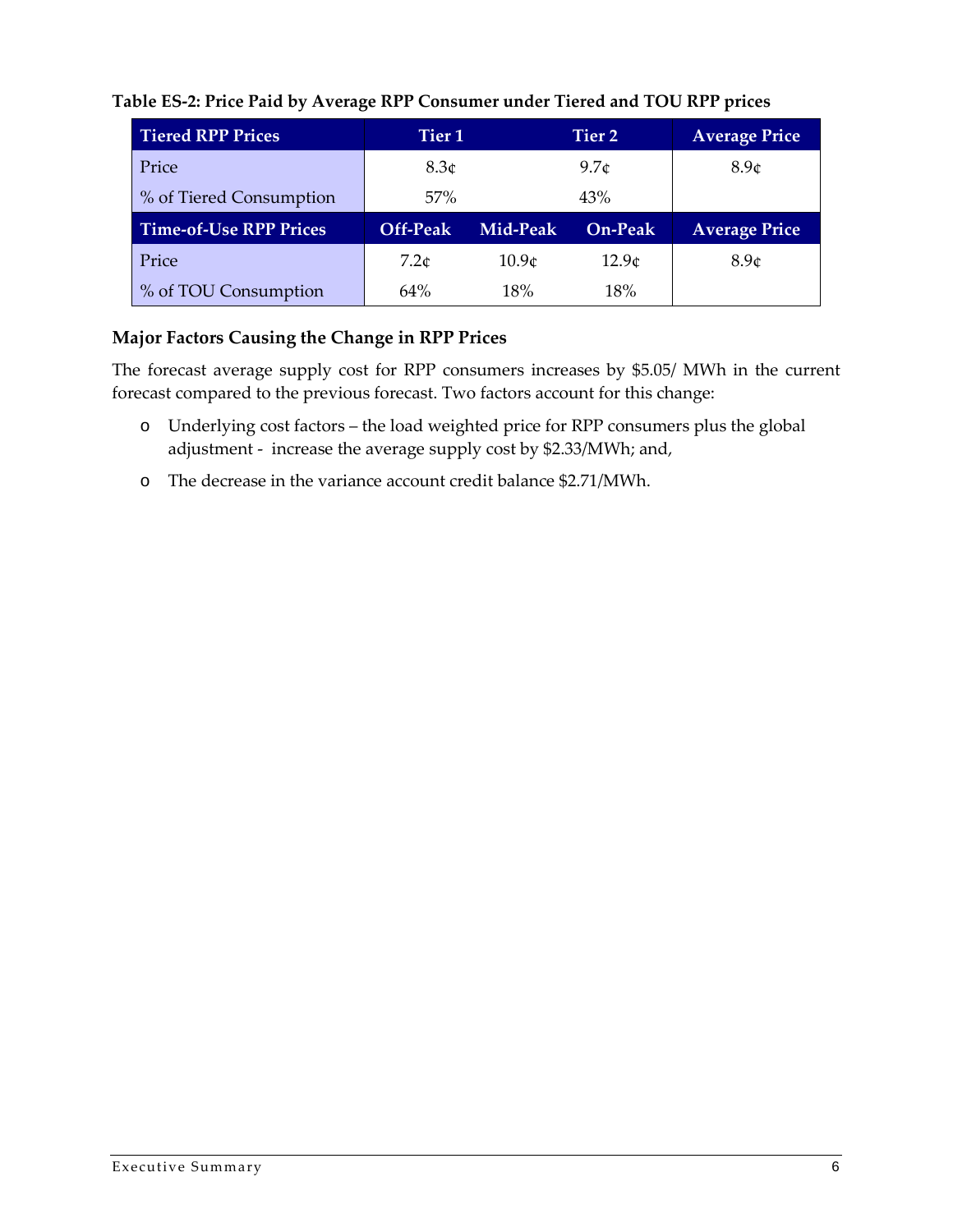## **Table of Contents**

| $\mathbf{1}$                                                                                                    |  |
|-----------------------------------------------------------------------------------------------------------------|--|
| 1.1                                                                                                             |  |
| 1.2                                                                                                             |  |
| 2.                                                                                                              |  |
| 2.1                                                                                                             |  |
| 22                                                                                                              |  |
| 2.2.1                                                                                                           |  |
| 2.2.2                                                                                                           |  |
| 2.2.3                                                                                                           |  |
| Cost Adjustment Term for Non-Utility Generators (NUGs) and Other Generation under Contract with OEFC14<br>2.2.4 |  |
| Cost Adjustment Term for Certain Renewable Generation Under Contract with the OPA  15<br>2.2.5                  |  |
| Cost Adjustment Term for Other Contracts with the OPA and for Board-approved CDM Programs 16<br>2.2.6           |  |
| 2.2.7                                                                                                           |  |
| 2.2.8                                                                                                           |  |
| 2.3                                                                                                             |  |
| 2.4                                                                                                             |  |
| 3.                                                                                                              |  |
| 3.1                                                                                                             |  |
| 3.2                                                                                                             |  |
| $\overline{4}$                                                                                                  |  |

## <span id="page-6-0"></span>List of Figures & Tables

#### **List of Figures**

#### **List of Tables**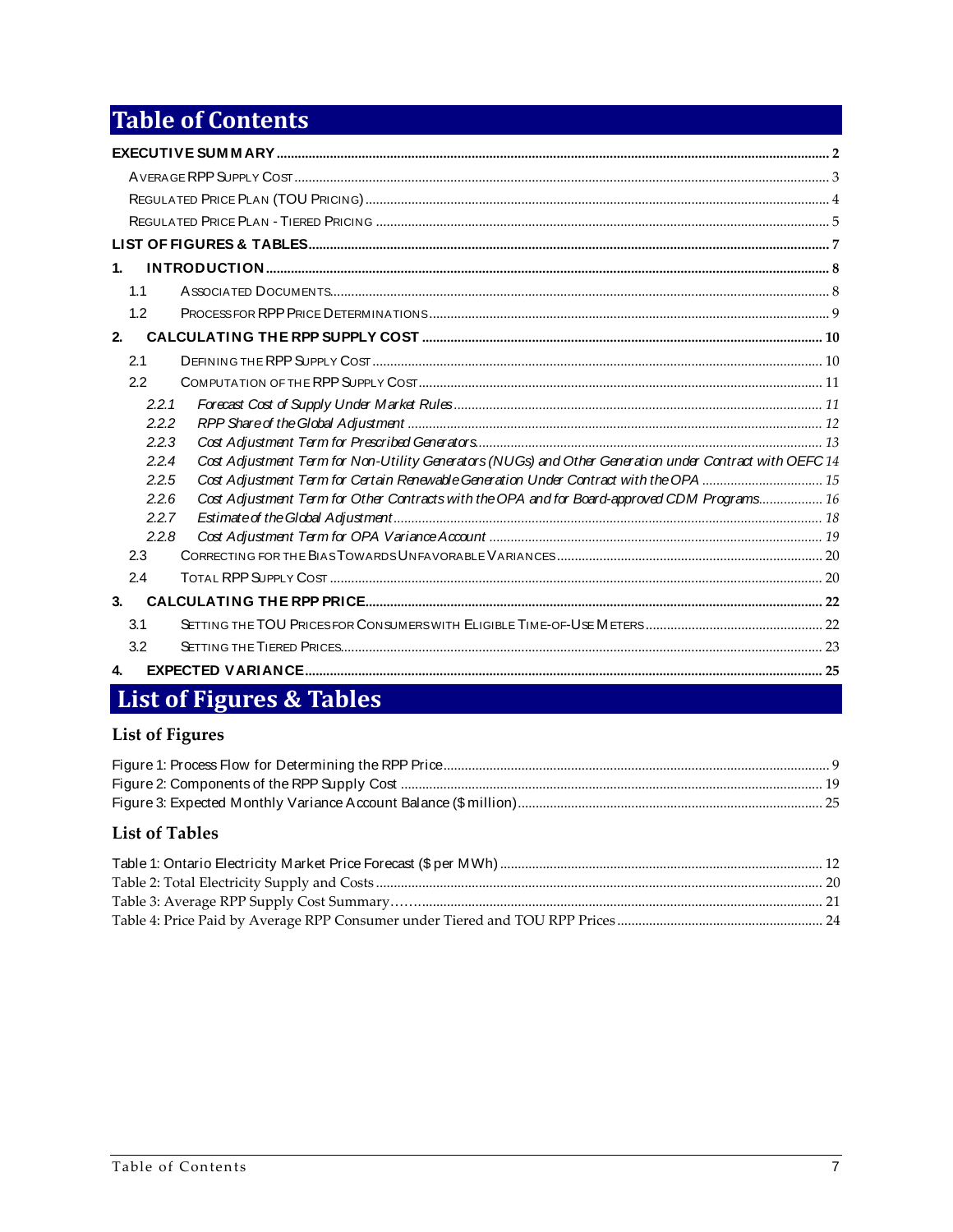## <span id="page-7-0"></span>**1. Introduction**

Under amendments to the *Ontario Energy Board Act, 1998* (the *Act*) contained in the *Electricity Restructuring Act, 2004*, the Ontario Energy Board (OEB or the Board) was mandated to develop a regulated price plan (RPP) for electricity prices to be charged to consumers that have been designated by legislation and that have not opted to switch to a retailer or to be charged the hourly spot market price. The first prices were implemented under the RPP effective on April 1, 2005, as set out in regulation by the Ontario Government. This report covers the period from May 1, 2013 to April 30, 2014. The RPP prices set out in this report are intended to be in place for that same period.<sup>[5](#page-7-2)</sup> However, the Board will review these RPP prices in six months to determine whether they need to be adjusted.

The Board has issued a Regulated Price Plan Manual (RPP Manual) that explains how RPP prices are set. The Board relies on a forecast of wholesale electricity market prices, prepared by Navigant as a basic input into the forecast of RPP supply costs as per the RPP Manual methodology.

This Report describes how the Board has used the RPP Manual's processes and methodologies to arrive at the RPP prices effective November 1, 2013.

This Report consists of four chapters as follows:

- o Chapter 1. Introduction
- o Chapter 2. Calculating the RPP Supply Cost
- o Chapter 3. Calculating RPP Prices
- o Chapter 4. Expected Variance

#### <span id="page-7-1"></span>**1.1 Associated Documents**

Two documents are closely associated with this Report:

- o The *Regulated Price Plan Manual* (RPP Manual) describes the methodology for setting RPP prices; and,
- o The *Ontario Wholesale Electricity Market Price Forecast For the Period November 1, 2013 through May 31, 2015* (Market Price Forecast Report),<sup>[6](#page-7-3)</sup> prepared by Navigant, contains the Ontario wholesale electricity market price forecast and explains the material assumptions which lie behind the hourly price forecast. Those assumptions are not repeated in this Report.

<span id="page-7-2"></span><sup>5</sup> In accordance with the RPP Manual, price resetting is considered for implementation every six months. If there is a price resetting following a Board review, the Board will determine how much of a price change will be needed to recover the forecast RPP supply cost *plus or minus* the accumulated variance in the OPA variance account over the next 12 months. In addition to the scheduled six month review, the RPP Manual allows for an automatic "trigger" based adjustment if the unexpected variance exceeds \$160 million within a quarter.

<span id="page-7-3"></span><sup>6</sup> The Market Price Forecast Report is posted on the OEB web site, along with the RPP Price Report, on the RPP web page.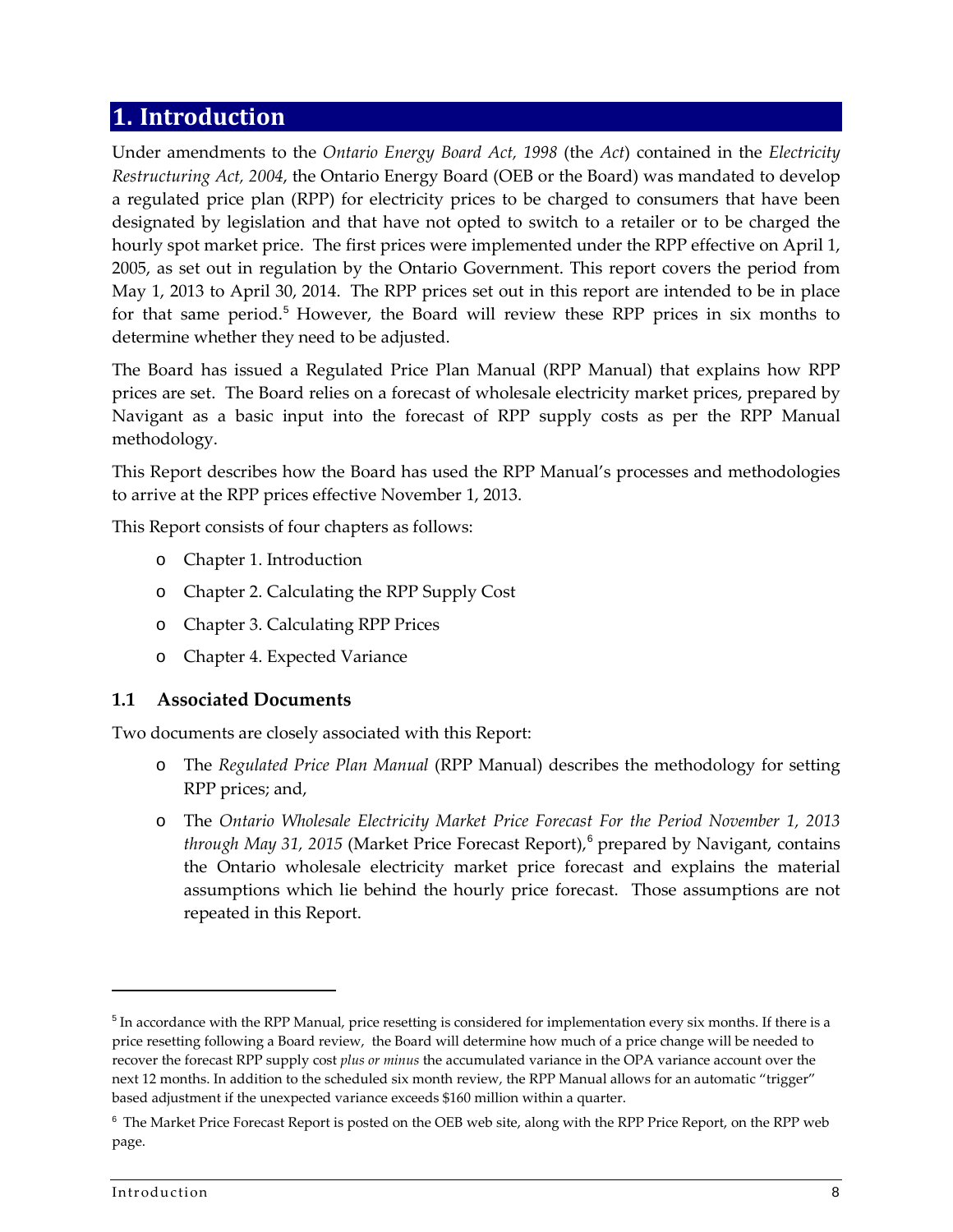#### <span id="page-8-0"></span>**1.2 Process for RPP Price Determinations**

Figure 1 below illustrates the process for setting RPP prices. The RPP supply cost and the accumulated variance account balance (carried by the Ontario Power Authority or OPA) both contribute to the base RPP price, which is set to recover the full costs of electricity supply. The diagram below illustrates the processes to be followed to set the RPP price for both consumers with conventional meters and those with eligible time-of-use meters (or "smart" meters).

<span id="page-8-1"></span>



Source: RPP Manual

This Report is organized according to this basic process.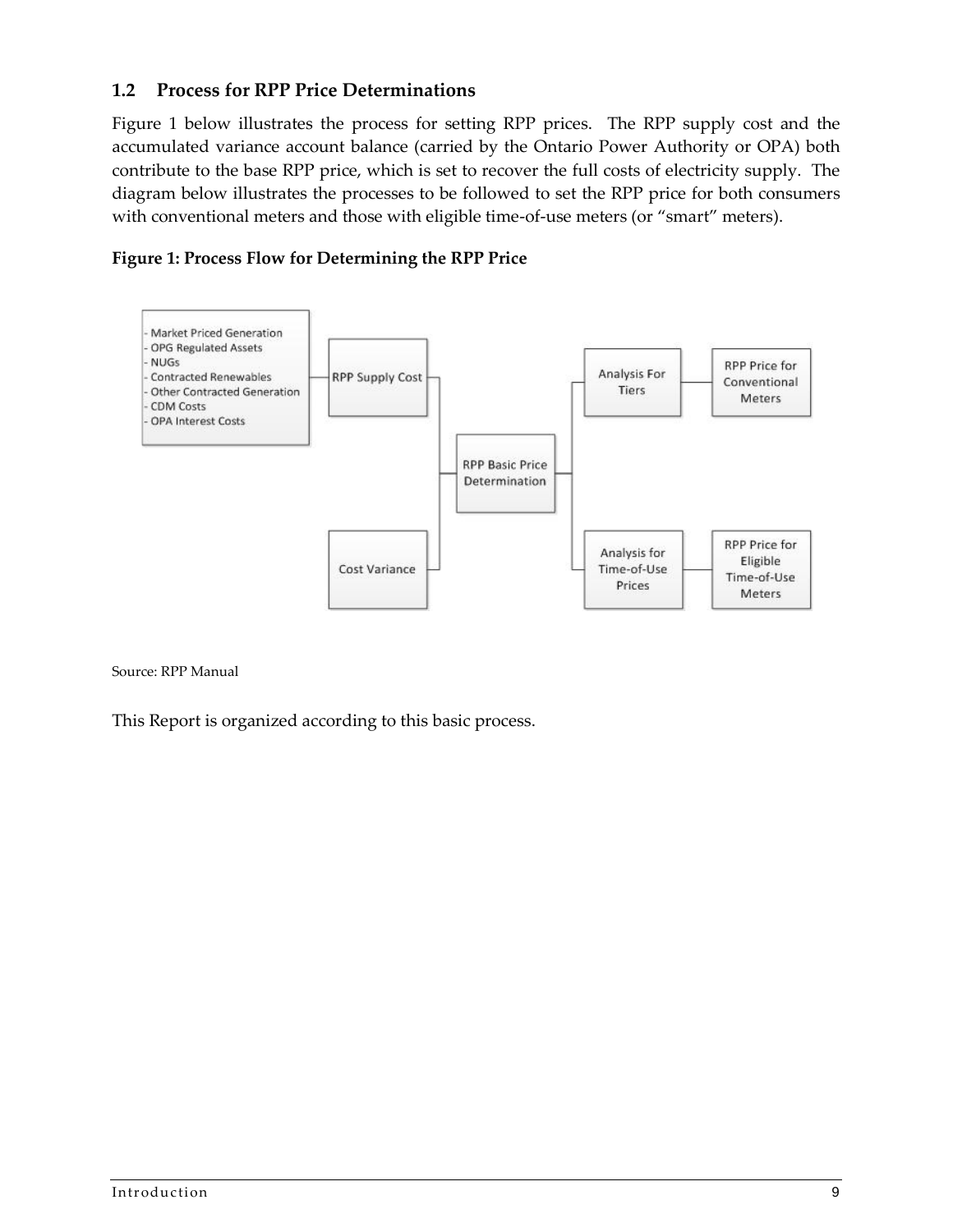## <span id="page-9-0"></span>**2.Calculating the RPP Supply Cost**

The RPP supply cost calculation formula is set out in Equation 1 below. To calculate the RPP supply cost requires forecast data for the terms in [Equation 1.](#page-9-2) Most of the terms depend on more than one underlying data source or assumption. This chapter describes the data or assumption source for each of the terms and explains how the data were used to calculate the RPP supply cost. More detail on this methodology is in the RPP Manual.

It is important to remember that the elements of [Equation 1](#page-9-2) are forecasts. In some cases, the calculation uses actual historical values, but in these cases the historical values constitute the best available forecast.

#### <span id="page-9-1"></span>**2.1 Defining the RPP Supply Cost**

[Equation 1](#page-9-2) below defines the RPP supply cost. This equation is further explained in the RPP Manual.

#### <span id="page-9-2"></span>**Equation 1**

 $\overline{a}$ 

 $C_{RPP} = M + \alpha [(A - B) + (C - D) + (E - F) + G] + H$ , where

- o CRPP is the total RPP supply cost;
- o M is the amount that the RPP supply would have cost under the Market Rules;
- $\circ$  a is the RPP proportion of the total Global Adjustment costs;<sup>[7](#page-9-3)</sup>
- o A is the amount paid to prescribed generators in respect of the output of their prescribed generation facilities;<sup>[8](#page-9-4)</sup>
- o B is the amount those generators would have received under the Market Rules;
- o C is principally the amount paid to OEFC with respect to its payments under contracts with non-utility generators  $(NUGs)_i^9$  $(NUGs)_i^9$

<span id="page-9-3"></span><sup>&</sup>lt;sup>7</sup> The elements in square brackets collectively represent the Global Adjustment. For RPP price setting purposes the elements of the Global Adjustment are described differently in this Price Report than they are in O. Reg. 429/04 (Adjustments under Section 25.33 of the Act) made under the *Electricity Act, 1998.* "G" in the expression in square brackets integrates two separate components of the Global Adjustment formula (G and H). "E" and "F" in the expression in square brackets include certain generation contracts that are associated with "G" in O. Reg. 429/04. This is necessary to ensure that there is no double-counting and thus over-recovery of generation costs because all RPP supply is included in "M". As discussed below, forecast Global Adjustment costs are recovered through the RPP according to the allocation of the Global Adjustment between Class A and Class B consumers, and the RPP consumers' share of Class B consumption.

<span id="page-9-4"></span><sup>&</sup>lt;sup>8</sup> The Board currently sets payment amounts for energy produced from Ontario Power Generation's nuclear and large baseload hydro-electric generating stations. The Board's most recent Decision setting these payment amounts (EB-2010-0008) was issued on March 10, 2011.

<span id="page-9-5"></span><sup>&</sup>lt;sup>9</sup> In addition to the contracts with the NUGs, OEFC is also the counterparty to a contingency support agreement with OPG in relation to two of its generation facilities identified in O. Reg. 427/04 (Payments to the Financial Corporation

re Section 78.2 of the Act) made under the *Act.* Payments made to OPG under this agreement are related to the cost recovery mechanism associated with the CO2 limits that began to apply to OPG effective January 1, 2009.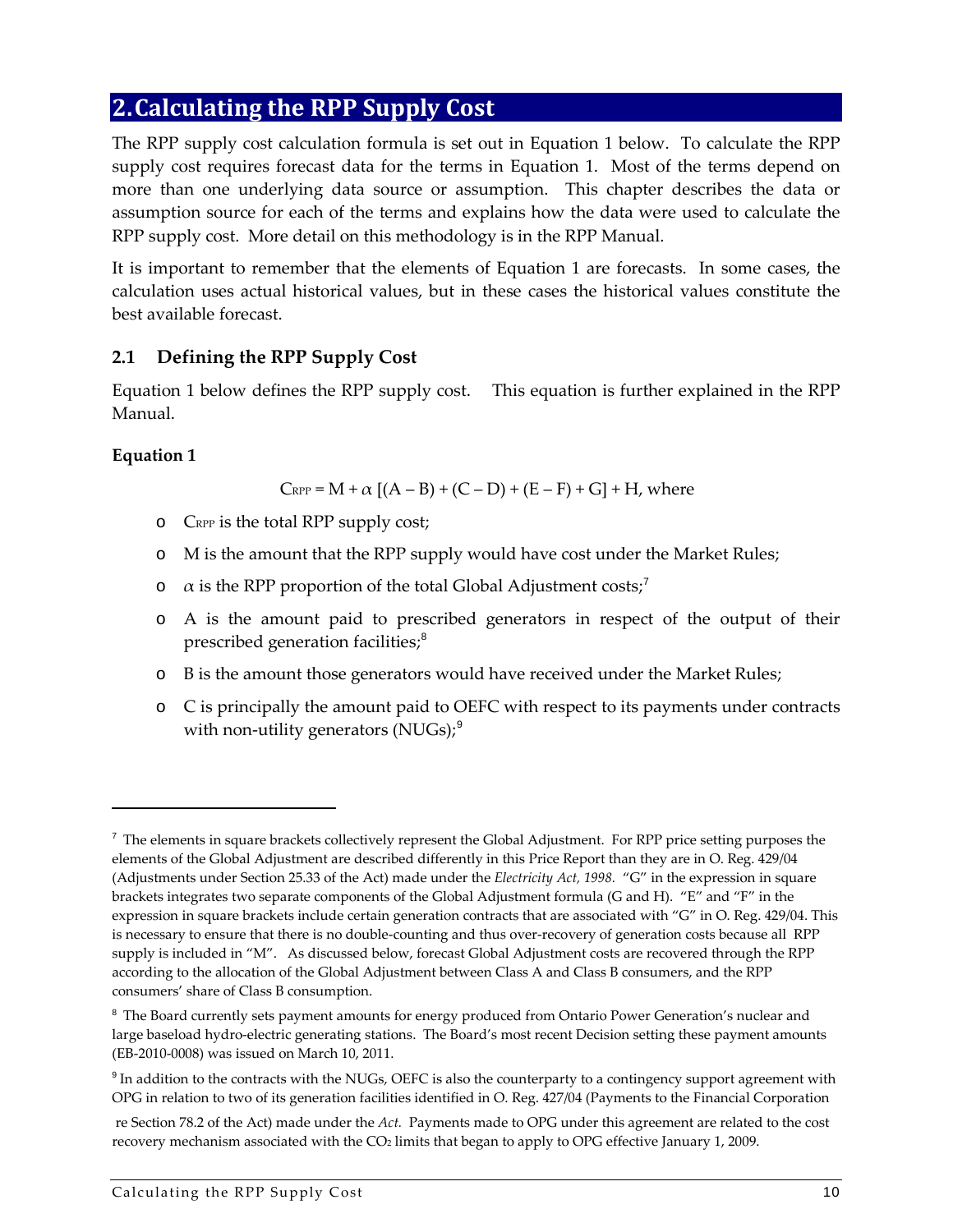- o D is the amount that would have been received under the Market Rules for electricity and ancillary services supplied by those NUGs;
- o E is the amount paid to the OPA with respect to its payments under certain contracts with renewable generators;
- o F the amount that would have been received under the Market Rules for electricity and ancillary services supplied by those renewable generators;
- o G is (a) the amount paid by the OPA for its other procurement contracts for generation or for demand response or CDM, and (b) the sum of any amounts approved by the Board for CDM programs approved by the Board that are payable by the IESO to distributors or to the OPA; and,
- o H is the amount associated with the variance account held by the OPA. This includes any existing variance account balance needed to be recovered (or disbursed) in addition to any interest incurred (or earned).

The forecast per unit RPP supply cost will be the total RPP supply cost (C<sub>RPP</sub>) divided by the total forecast RPP demand. RPP prices will be based on that forecast per unit cost.

#### <span id="page-10-0"></span>**2.2 Computation of the RPP Supply Cost**

Broadly speaking, the steps involved in forecasting the RPP supply cost are:

- 1. Forecast wholesale market prices;
- 2. Forecast the load shape for RPP consumers;
- 3. Forecast the quantities in [Equation 1;](#page-9-2) and
- 4. Forecast RPP Supply Cost = Total of [Equation 1.](#page-9-2)

In addition to the four steps listed above, the calculation of the total RPP supply cost requires a forecast of the stochastic adjustment, which is not included in [Equation 1.](#page-9-2) The stochastic adjustment is included in the RPP Manual as an additional cost factor calculated outside of [Equation 1.](#page-9-2) Since the RPP prices are always announced by the Board in advance of the actual price adjustment being implemented, it is also necessary to forecast the net variance account balance at the end of the current RPP period (October 31, 2013).<sup>[10](#page-10-2)</sup> This amount is included in Equation 1  $("H")$ .

The following sections will describe each term or group of terms in [Equation 1,](#page-9-2) the data used for forecasting them, and the computational methodology to produce each component of the RPP supply cost.

#### <span id="page-10-1"></span>**2.2.1 Forecast Cost of Supply Under Market Rules**

This section covers the first term of [Equation 1:](#page-9-2)

$$
C_{\text{RPP}} = M + \alpha [(A - B) + (C - D) + (E - F) + G] + H.
$$

<span id="page-10-2"></span><sup>&</sup>lt;sup>10</sup> RPP prices are announced in advance by the Board to provide notification to consumers of the upcoming price change and to provide distributors with the necessary amount of time to incorporate the new RPP prices into their billing systems.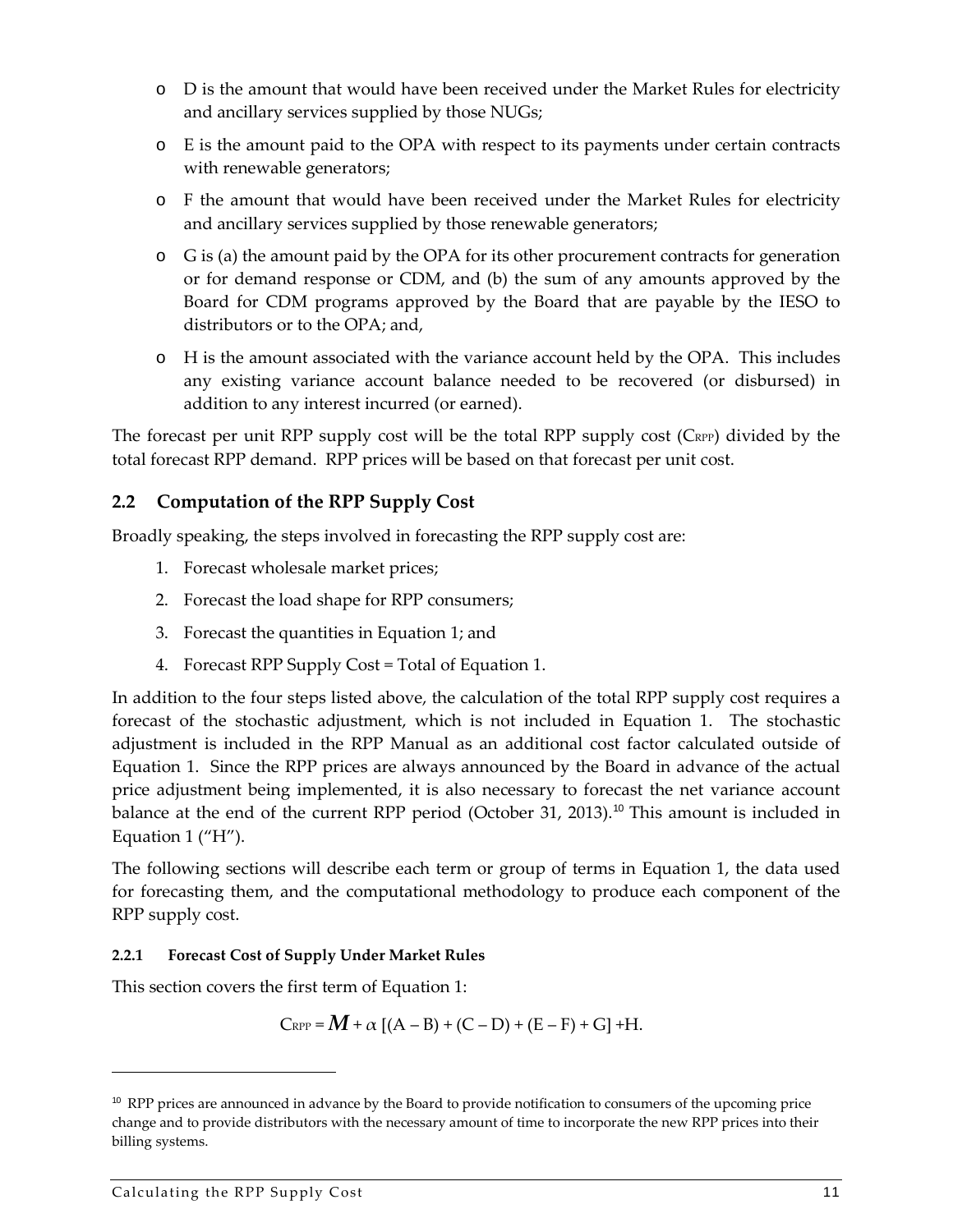The forecast cost of supply to RPP consumers under the Market Rules depends on two forecasts:

- o The forecast of the simple average hourly Ontario electricity price (HOEP) in the IESO-administered market over all hours in each month of the year; and
- o The forecast of the ratio of the load-weighted average market price paid by RPP consumers in each month to the simple average HOEP in that month.

The forecast of HOEP is taken directly from the Market Price Forecast Report. That report also contains a detailed explanation of the assumptions that underpin the forecast such as generator fuel prices (e.g., coal and natural gas). [Table 1](#page-11-1) below shows forecast seasonal on-peak, off-peak, and average prices. The prices provided in [Table 1](#page-11-1) are simple averages over all of the hours in the specified period (i.e., they are not load-weighted). These on-peak and off-peak periods differ from and should not be confused with the TOU periods associated with the RPP TOU prices discussed later in this report.

| Term       | Quarter | <b>Calendar Period</b> | On-Peak | <b>Off-Peak</b> | Average | <b>Term Average</b> |
|------------|---------|------------------------|---------|-----------------|---------|---------------------|
|            | Q1      | Nov 13 - Jan 14        | \$30.08 | \$21.46         | \$25.38 |                     |
| Year       | Q2      | Feb 14 - Apr 14        | \$23.30 | \$16.06         | \$19.39 |                     |
| <b>RPP</b> | Q3      | May 14 - Jul 14        | \$21.96 | \$12.72         | \$16.99 |                     |
|            | Q4      | Aug 14 - Oct 14        | \$21.60 | \$13.03         | \$16.92 | \$19.67             |
| Other      | Q1      | Nov 14 - Jan 15        | \$28.78 | \$19.79         | \$23.88 |                     |
|            | Q2      | Feb 15 - Apr 15        | \$25.04 | \$17.37         | \$20.90 | \$22.42             |

#### <span id="page-11-1"></span>**Table 1: Ontario Electricity Market Price Forecast (\$ per MWh)**

Source: Navigant, *Wholesale Electricity Market Price Forecast Report*

Note: On-peak hours include the hours ending at 8 a.m. through 11 p.m. Eastern Standard Time (EST) on working weekdays and off-peak hours include all other hours. The definition of "on-peak" and "off-peak" hours for this purpose bears no relation to the "on-peak", "mid-peak" and "off-peak" periods used for time-of-use pricing.

The forecasts of the monthly ratios of load-weighted vs. simple average HOEP are based on actual prices between April 2005 and August 2013. The on-peak:off-peak ratio is also based on data through August 2013.

As shown in [Table 1,](#page-11-1) the forecast simple average HOEP for the period November 1, 2013 to October 31, 2014, is \$19.67/ MWh (1.967cents per kWh). The forecast of the load weighted average price for RPP consumers ("M" in Equation 1) is \$21.56/ MWh (2.156cents per kWh), or \$1.3 billion in total, the result of RPP consumers having load patterns that are more peak oriented than the overall system.

#### <span id="page-11-0"></span>**2.2.2 RPP Share of the Global Adjustment**

Alpha (" $\alpha$ ") in Equation 1 represents the share of the Global Adjustment paid by (or credited to) RPP consumers. Effective January 1, 2011, O. Reg. 429/04 (Adjustments under Section 25.33 of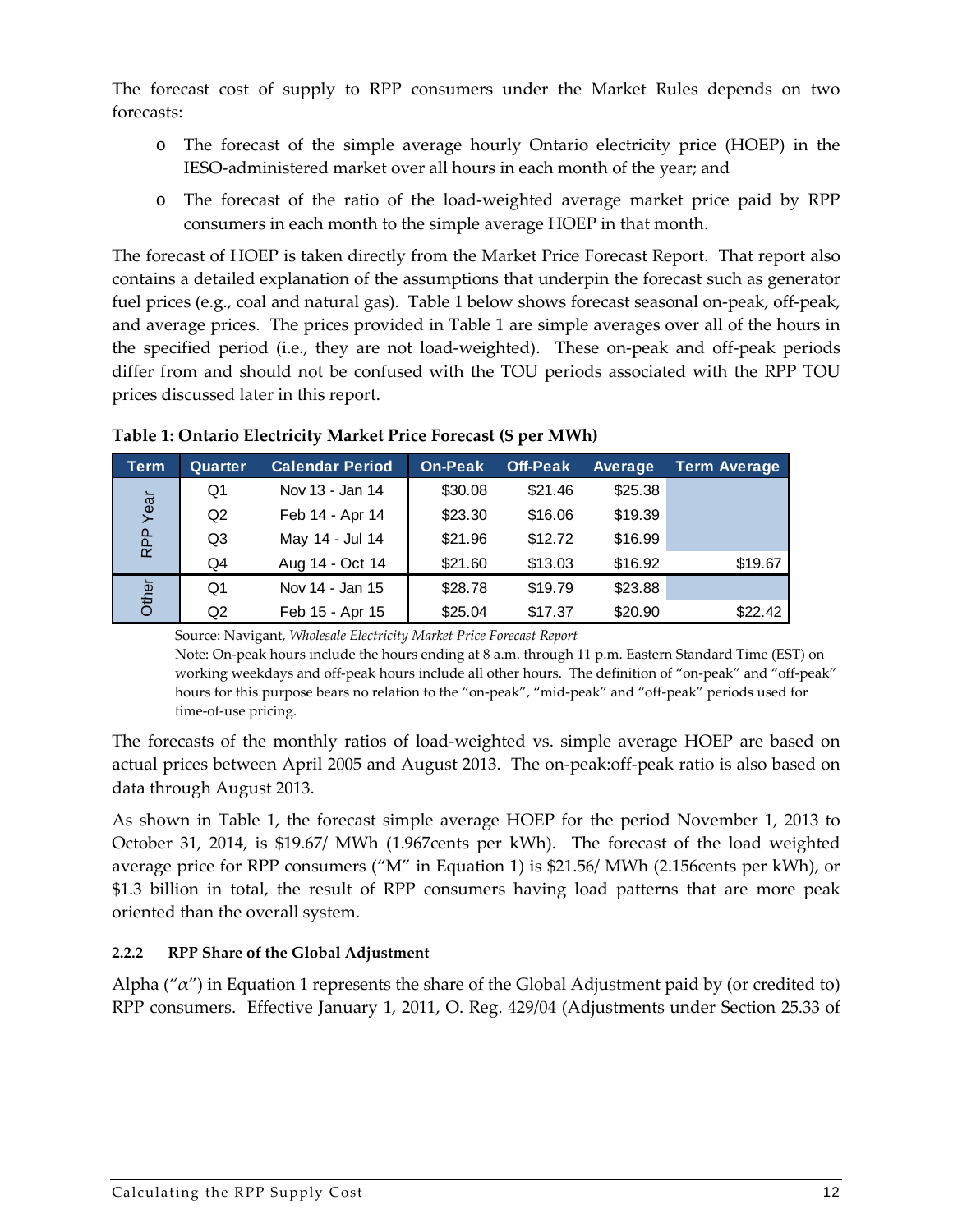the *Act*) made under the *Electricity Act, 1998* was amended to revise how Global Adjustment costs are allocated to two sets of consumers, Class A and Class B (includes RPP consumers)<sup>[11](#page-12-1)</sup>.

The first step to determine alpha is to estimate Class A's share of the Global Adjustment. Based on the formula in O. Reg. 429/04 the Class A share has been increased to 10.4% for the July 2013 to June 2014 period; and it is assumed to remain at that level for the July 2014 to June 2015 period.[12](#page-12-2) Class B's share of the Global Adjustment is therefore 89.6%.

The next step is to estimate RPP consumers' share of Class B consumption. One factor to consider is the migration of customers to competitive retail supply or the spot market. This is a potential risk factor in determining the RPP supply cost. The expected impact of this migration away from the RPP (or attrition) has been reflected in the forecast volume of RPP consumers. However, attrition is not expected to have a significant impact on the load shape of RPP consumers for this period.

Based on historical data on RPP consumption as a share of total Ontario consumption it is forecast that RPP consumption will represent about 59 TWh or 49.2% of total Class B consumption. [13](#page-12-3) The RPP share varies from month to month, ranging between 47.0% and 51.3%. The value of **α** therefore ranges between 0.421 and 0.458. Over the entire RPP period, RPP consumers are forecast to be responsible for 44.0% of the Global Adjustment.

#### <span id="page-12-0"></span>**2.2.3 Cost Adjustment Term for Prescribed Generators**

This section covers the second term of [Equation 1:](#page-9-2)

$$
C_{\text{RPP}} = M + \alpha \left[ (A - B) + (C - D) + (E - F) + G \right] + H
$$

The prescribed generators are comprised of the nuclear and baseload hydroelectric facilities of Ontario Power Generation (OPG). The amounts paid to OPG's prescribed generation since March 2011 have been \$55.85 / MWh for nuclear generation and \$34.13 / MWh for hydraulic generation. The nuclear payment amount includes a base rate of \$51.51 / MWh, plus a rider of \$4.33 / MWh. The hydraulic base rate is \$35.78, minus a rider of \$1.65. As set out in the EB-2012-0002 Settlement Agreement dated March 14, 2013 and subsequently approved by the OEB on March 25, 2013, the riders for 2013 and 2014 have been adjusted to \$6.27 and \$4.18 respectively for nuclear, and to \$4.04 and \$2.02 respectively for hydro. Quantity A was therefore forecast by multiplying these fixed payment amounts per MWh, for the prescribed generation facilities, times their total forecast output per month in MWh.

Quantity B was forecast by estimating the market values of each MWh of nuclear and prescribed hydraulic generation, and multiplying those market values by the volume of nuclear

<span id="page-12-1"></span><sup>11</sup> O. Reg. 429/04 defines two classes of consumers; Class A, comprised of consumers whose maximum hourly demand for electricity in a month is 5 MW or more; and Class B consumers, comprised of all other consumers, including RPP consumers.

<span id="page-12-2"></span><sup>&</sup>lt;sup>12</sup> The percentage of Class A Global Adjustment costs was based on Class A load during peak demand hours in the May 1, 2012 to April 30, 2013 period. Most likely, a revised Class A peak demand factor will be effective for the July 1, 2014 to June 30, 2015 period, based on peak load percentages in the May 1, 2013 to April 30, 2014 period.

<span id="page-12-3"></span><sup>&</sup>lt;sup>13</sup> The Class A/Class B split did not exist before January 2011. Data on RPP consumption as a share of total Class B consumption is available only for the January 2011 to August 2013 period.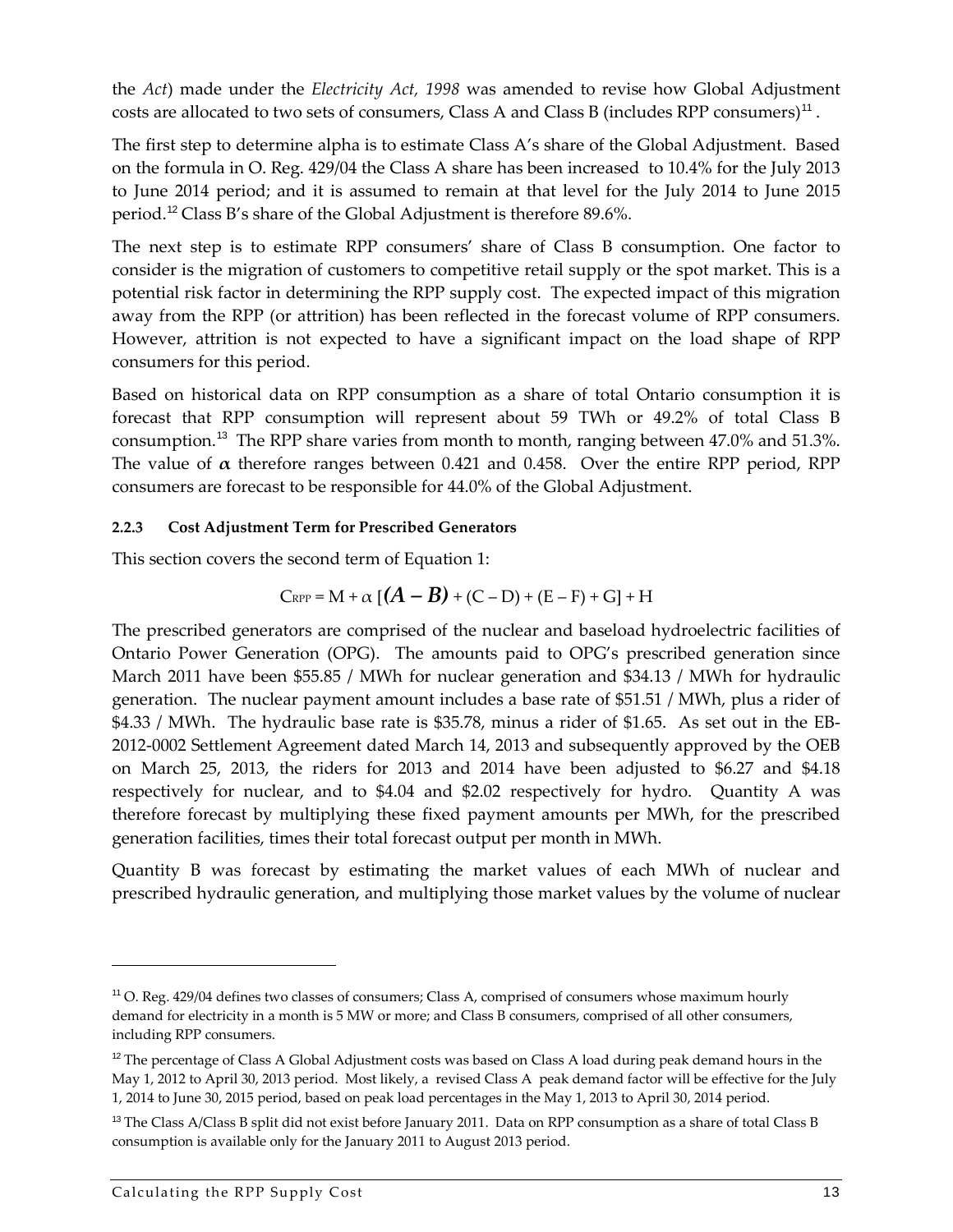and prescribed hydraulic generation.<sup>[14](#page-13-1)</sup> The value of A is \$3.6 billion, and the value of B is \$1.4 billion.

#### <span id="page-13-0"></span>**2.2.4 Cost Adjustment Term for Non-Utility Generators (NUGs) and Other Generation under Contract with OEFC**

This section describes the calculation of the third term of [Equation 1:](#page-9-2)

$$
C_{\text{RPP}} = M + \alpha [(A - B) + (C - D) + (E - F) + G] + H
$$

Although the details of these payments (amounts by recipient, volumes, etc.) are not public, published information from the OPA about aggregate monthly payments to non-utility generators (NUGs) has been used as the basis for forecasting payments in future months. This data has been supplemented by information provided by the OEFC. This forecast was used to compute an estimate of the total payments to the NUGs under their contracts, or amount C in Equation 1.

Since the beginning of 2009, the component of the Global Adjustment referred to as quantity "C", as published by the IESO, has included an additional component: contingency support payments (CSPs) made in relation to certain OPG coal-fired generation facilities. These payments are explained as follows by OPG in its *2009 Second Quarter Results* report: *"a contingency support agreement [was] established with the Ontario Electricity Financial Corporation ("OEFC") to provide for the continued reliability and availability of OPG's Lambton and Nanticoke generating stations. The agreement was put in place in accordance with the Shareholder Resolution that an appropriate recovery mechanism be established to enable OPG to recover the costs of its coal-fired generating stations following implementation of OPG's carbon dioxide ("CO2") emissions reduction*  strategy.<sup>"[15](#page-13-2)</sup> Based on the agreement,<sup>[16](#page-13-3)</sup> OPG receives payments through OEFC which make up the difference between OPG's actual costs and its gross revenues for these two plants. The plants' market revenues continue to be very low because of a combination of low market demand and low market prices. As a result, according to OPG's financial reports, these payments were \$322 million in the twelve months ending June 30, 2013<sup>[17](#page-13-4)</sup>. For the purpose of setting the RPP prices for this period, these payments have been forecast based on the following:

<span id="page-13-2"></span><span id="page-13-1"></span> $<sup>14</sup>$  The forecast of the dollar amount that the prescribed generators would receive under the Market Rules (quantity B)</sup> in Equation 1) was calculated as their forecast monthly generation multiplied by their forecast average market revenue in each month. Forecasts of both of these variables were taken from Navigant's statistical model. For details of the statistical model and the wholesale market price forecast, see the Market Price Forecast Report.

<sup>15</sup> See page 8 of OPG's *2009 Second Quarter Results* report at the following:

www.opg.com/investor/pdf/2009\_Q2\_FullRpt.pdf.

<span id="page-13-3"></span> $16$  The body of the agreement (excluding the schedules) is available at:

[www.opg.com/pdf/OEFC%20Agreement%202009.pdf.](http://www.opg.com/pdf/OEFC%20Agreement%202009.pdf) According to the agreement, Gross Revenues and Actual Costs are comprised of: (1) *Actual costs* include OM&A, fuel costs (including emission credit/allowances), depreciation, insurance, capital/property taxes, direct corporate support costs, interest on inventory (including fuel), IESO market charges (i.e., uplifts), and biomass costs; (2) *Gross revenues* include all net market revenues (all energy related market revenues, CMSC credits, ancillary service revenues), revenues from emission credits, generation cost guarantee payments, and other non-electricity revenues (i.e., by-products and dock rentals).

<span id="page-13-4"></span><sup>&</sup>lt;sup>17</sup> Ontario Power Generation Quarterly Financial Results, http://www.opg.com/investor/fin\_reports/index.asp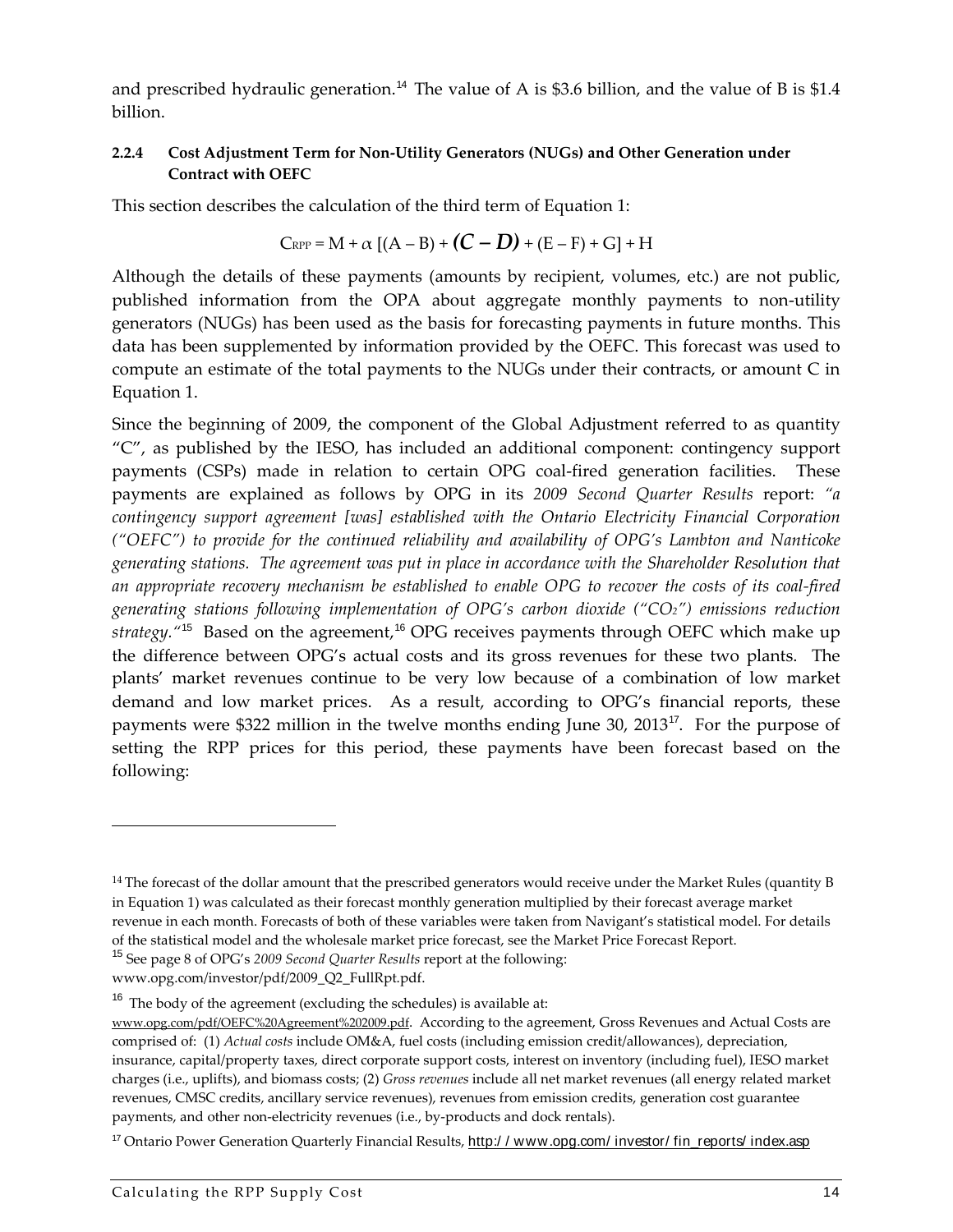- o Monthly forecasts of coal generation, based on the historical relationship between market prices and the volume of coal generation (i.e., when market prices are low, coal plants generate less);
- o Monthly forecasts of the average hourly market price received by coal generation, based on historical relationships; and,
- o Estimates of the monthly revenue requirement and unit variable costs, based on historical data on hourly coal generation and hourly market prices, and the actual payments received by OPG in 2009, 2010, 2011, 2012 and 2013.

The monthly forecast of coal generation includes the recent decision to shut down the remaining coal units by the end of 2013, one year earlier than originally scheduled.

The amount that the NUGs would receive under the Market Rules, quantity D in Equation 1, is their hourly production times the hourly Ontario energy price. These quantities were forecast on a monthly basis, as an aggregate for the NUGs as a whole.

The value of "C" in Equation 1 (i.e., the contract cost of both the NUGs and the coal plants) is estimated to be \$1.2 billion, and the value of "D" (i.e., the market value of the NUG and coal output) is estimated to be \$0.2 billion.

#### <span id="page-14-0"></span>**2.2.5 Cost Adjustment Term for Certain Renewable Generation Under Contract with the OPA**

This section describes the calculation of the fourth term of [Equation 1:](#page-9-2)

$$
C_{\text{RPP}} = M + \alpha [(A - B) + (C - D) + (E - F) + G] + H
$$

Quantities E and F in the above formula refer to certain renewable generators paid by the OPA under contracts related to output. Generators in this category are renewable generators under the following contracts:

- o Renewable Energy Supply (RES) Request for Proposals (RFP) Phases I, II and III;
- o the Renewable Energy Standard Offer Program (RESOP);
- o the Feed-In Tariff (FIT) Program;
- o the Hydroelectric Energy Supply Agreements (HESA) directive, covering new hydro; and,
- o the Hydro Contract Initiative (HCI), covering existing hydro plants.

Quantity E in [Equation 1](#page-9-2) is the forecast quantity of electricity supplied by these renewable generators times the fixed price they are paid under their contract with the OPA. The statistical model includes estimates of the fixed prices. In some cases, this is simply the announced contract price (e.g., \$420 / MWh for solar generation under RESOP). In others, the contract price needs to be adjusted in each year either partially or fully in proportion to inflation. In still others, detailed information on contract prices is not available, and they have been estimated based on publicly-available information (for example, the Ontario Government announced that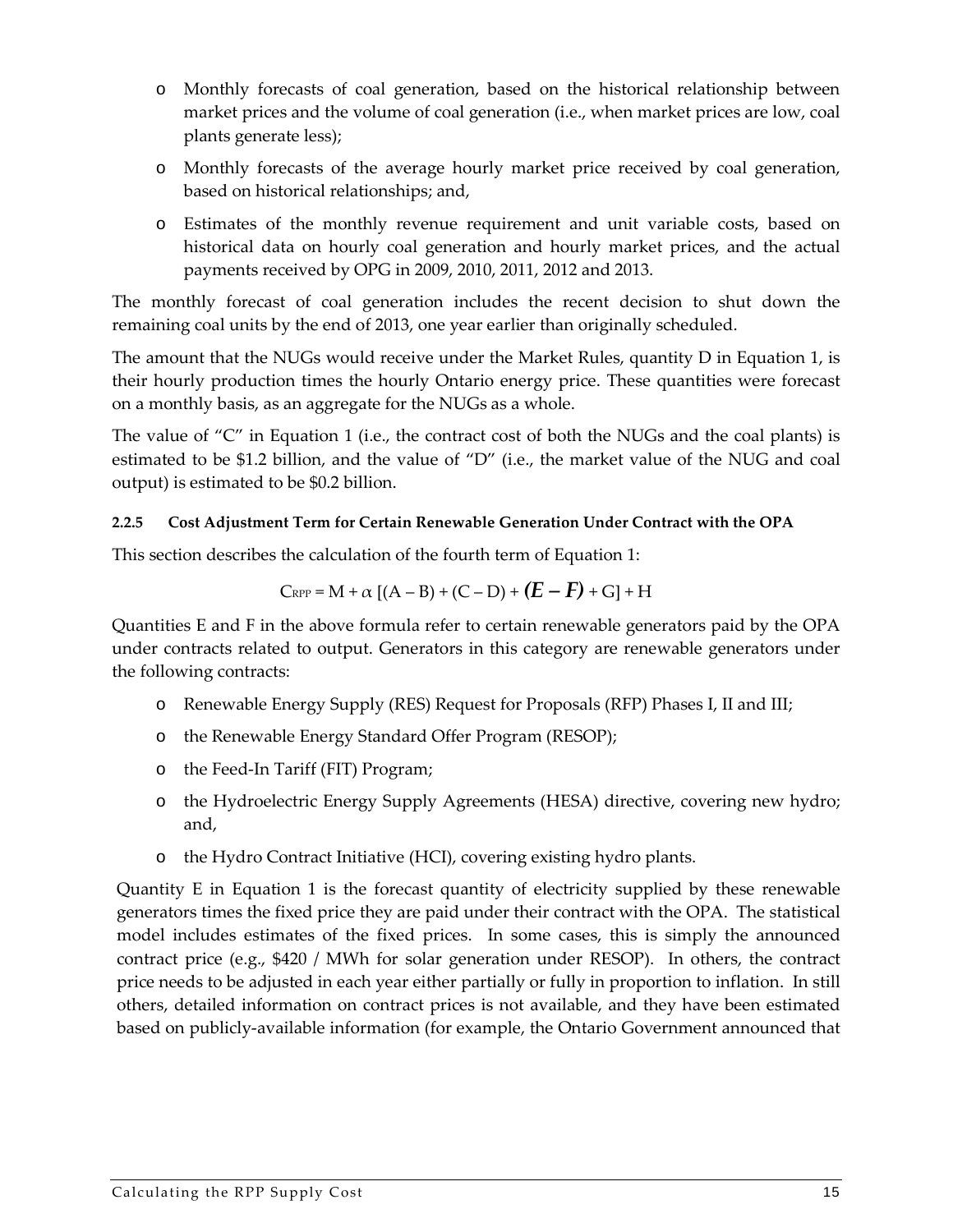the weighted average price for Renewable RFP I projects was \$79.97 / MWh, but did not announce prices for individual contracts).<sup>[18](#page-15-1)</sup>

The size and generation type of the successful renewable energy projects to date have been announced by the Government and the OPA. The statistical model produced forecasts of additional renewable capacity coming into service during the RPP period, and the monthly output of both existing and new plants, using either historical values of actual outputs (where available), or estimates based on the plants' capacities and estimated capacity factors. The statistical model also forecasts average market revenues for each plant or type of plant. Quantity F in [Equation 1](#page-9-2) is therefore the forecast output of the renewable generation multiplied by the forecast average market revenue (based on market prices in the Wholesale Market Price Forecast Report) at the time that output is generated.

The value of "E" in Equation 1 (i.e., the contract cost of renewable generation) is estimated to be \$2.7 billion, and the value of "F" (i.e., the market value of renewable generation) is estimated to be \$0.4 billion.

#### <span id="page-15-0"></span>**2.2.6 Cost Adjustment Term for Other Contracts with the OPA and for Board-approved CDM Programs**

This section describes the calculation of the fifth term of [Equation 1:](#page-9-2)

$$
\text{C}_{\text{RPP}} = \text{M} + \alpha \left[ (\text{A} - \text{B}) + (\text{C} - \text{D}) + (\text{E} - \text{F}) + \text{G} \right] + \text{H}
$$

The costs for three types of resources under contract with the OPA are included in G:

- 1. conventional generation (e.g., natural gas) whose payment relates to the generator's capacity costs;
- 2. demand side management or demand response contracts; and
- 3. Bruce Power, which has an output-based contract for generation from its Bruce A nuclear facility, and a price guarantee contract (i.e., floor price) for its Bruce B facility.

The contribution of conventional generation under contract to the OPA to quantity G relates to several contracts:

- o The Clean Energy Supply (CES) RFP, which includes conventional generation contracts as well as a 10-MW demand response contract awarded to Loblaws;<sup>[19](#page-15-2)</sup>
- o The "early mover" contracts;[20](#page-15-3)

l

<span id="page-15-1"></span><sup>&</sup>lt;sup>18</sup> For information related to the FIT Price Schedule, see the OPA's dedicated web page at: [fit.powerauthority.on.ca/ Page.asp?PageID=924&ContentID=10543](http://fit.powerauthority.on.ca/Page.asp?PageID=924&ContentID=10543)

<span id="page-15-2"></span><sup>19</sup> Seven facilities holding CES contracts are expected to be operational during this RPP period: the GTAA Cogeneration Facility, the Loblaws Demand Response Program, the Greenfield Energy Centre, the Portlands Energy Centre, the Goreway Station Project, the St. Clair Energy Centre and Halton Hills Generating Station. The OPA entered into contracts with these facilities pursuant the Ministry of Energy's directive of March 24, 2005.

<span id="page-15-3"></span> $20$  On December 14, 2005, the Minister of Energy directed the OPA to negotiate contracts with plants that had entered service since 1998 without a contract. Five facilities signed early mover contracts with the OPA: the Brighton Beach facility, TransAlta's Sarnia facility, and three Toromont facilities. On December 24, 2008, the OPA was directed to negotiate new contracts which are to expire no later than December 26, 2026. For forecasting purposes, it is assumed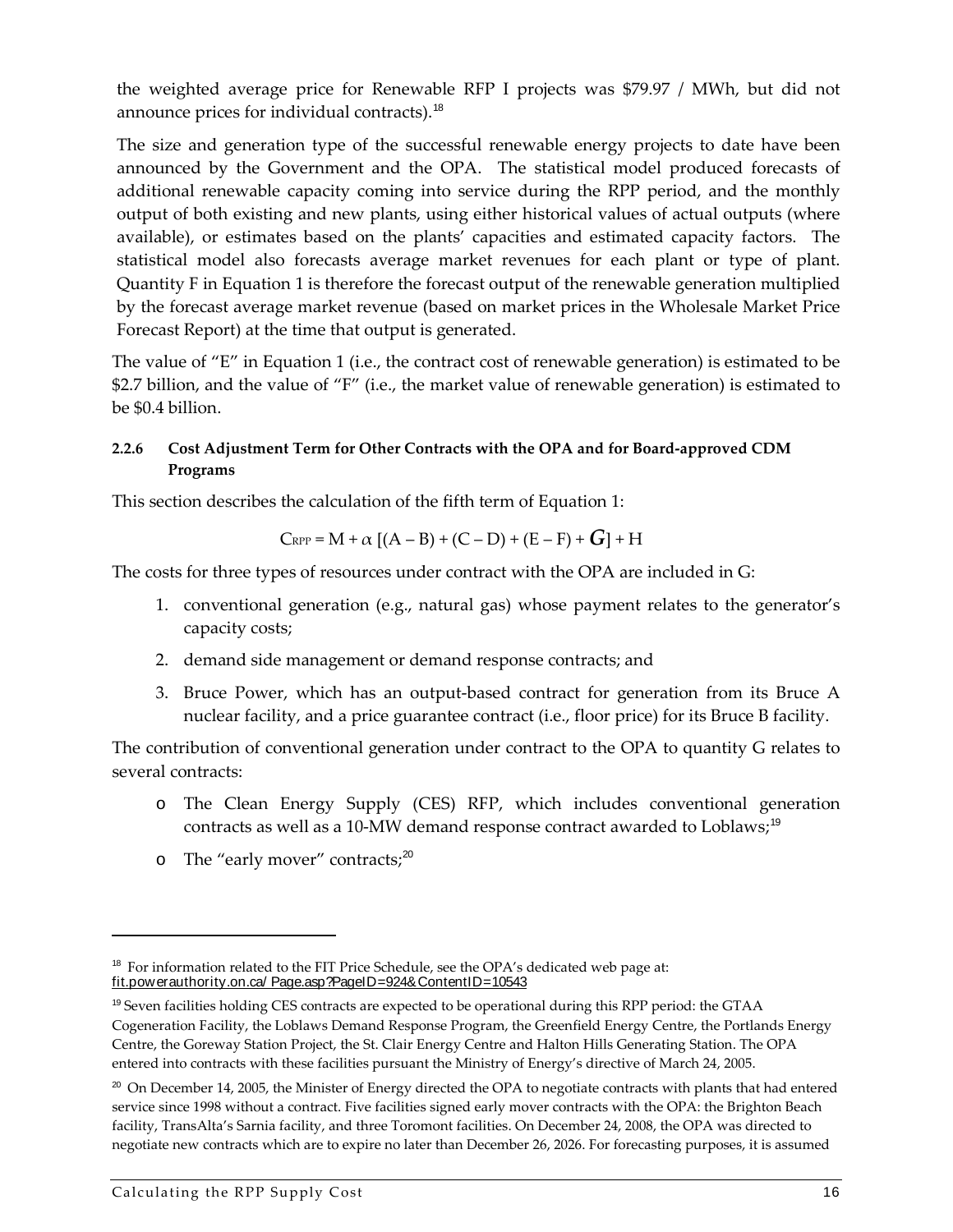- $\circ$  Seven contracts awarded through the Combined Heat and Power (CHP) Phase I RFP<sup>[21](#page-16-0)</sup>; and,
- o Six large gas-fired plants (Portlands, Goreway, Greenfield, St. Clair, York Energy Centre and Halton Hills). The first of these, the Portlands Energy Centre, began operation as a simple-cycle plant in June 2008 and has been converted into a combined-cycle plant. Greenfield began commercial operation in October 2008, St. Clair in March 2009, and Goreway in June 2009. The Halton Hills Generating Station began operation in 2010, and the York Energy Centre (393 MW), began supplying energy to the grid in 2012.

The costs of these contracts, for the purpose of calculating the RPP supply cost, are based on an estimate of the contingent support payments to be paid under the contract guidelines. The contingent support payment is the difference between the net revenue requirement (NRR) stipulated in the contracts and the "deemed" energy market revenues. The deemed energy market revenues were estimated based on the deemed dispatch logic as stipulated in the contract and the Wholesale Market Price Forecast Report that underpins this RPP price setting activity. The NRRs and other contract parameters for each contract have been estimated based on publicly available information. Examples include the average NRR for the CES contracts which was announced by the Government to be \$7,900 per megawatt-month, $^{22}$  $^{22}$  $^{22}$  as well as an NRR of \$17,000 for the cancelled Oakville Generating station which has been used as a guideline for some of the more recent gas plant additions.

The cost to the OPA of any additional conservation and demand management (CDM) initiatives is also captured in term G of Equation 1. The OPA is currently offering or planning to offer several CDM initiatives over the next 12 months. These programs generally fall into three categories: Mass Market programs, Commercial / Institutional Market programs and Industrial Market programs, and are based on various Ministerial directives to the OPA and the Board between June 2005 and July 2010.

Further to a directive issued to the Board under section 27.2 of the *Act*, electricity distributors are required by their conditions of licence to achieve certain conservation and demand reductions through the delivery of CDM programs. Amounts approved by the Board (including performance incentives) for CDM programs approved by the Board<sup>[23](#page-16-2)</sup> pursuant to that directive will be settled through the IESO and recovered through the Global Adjustment. These Board-approved CDM amounts will be included in quantity "G" based on the timing of payments by the IESO as determined by the Board under section 78.5 of the *Act.* 

that the contribution to the Global Adjustment of these contracts will be similar to what it would have been under the old contracts.

<span id="page-16-0"></span><sup>&</sup>lt;sup>21</sup> Seven facilities holding CHP Phase I contracts are expected to be operational during this RPP period: the Great Northern Tri-gen Facility, the Durham College District Energy Project, the Countryside London Cogeneration Facility, the Warden Energy Centre, the Algoma Energy Cogeneration Facility, the East Windsor Cogeneration Centre, and the Thorold Cogeneration Project.

<span id="page-16-1"></span> $22$  Given the ministerial directive to the OPA, the NRR for the "early movers" was assumed to be the same.

<span id="page-16-2"></span> $^{23}$  Distributors may meet their CDM targets through the delivery of CDM programs that are made available by the OPA and/or the delivery of CDM programs that have been approved by the Board.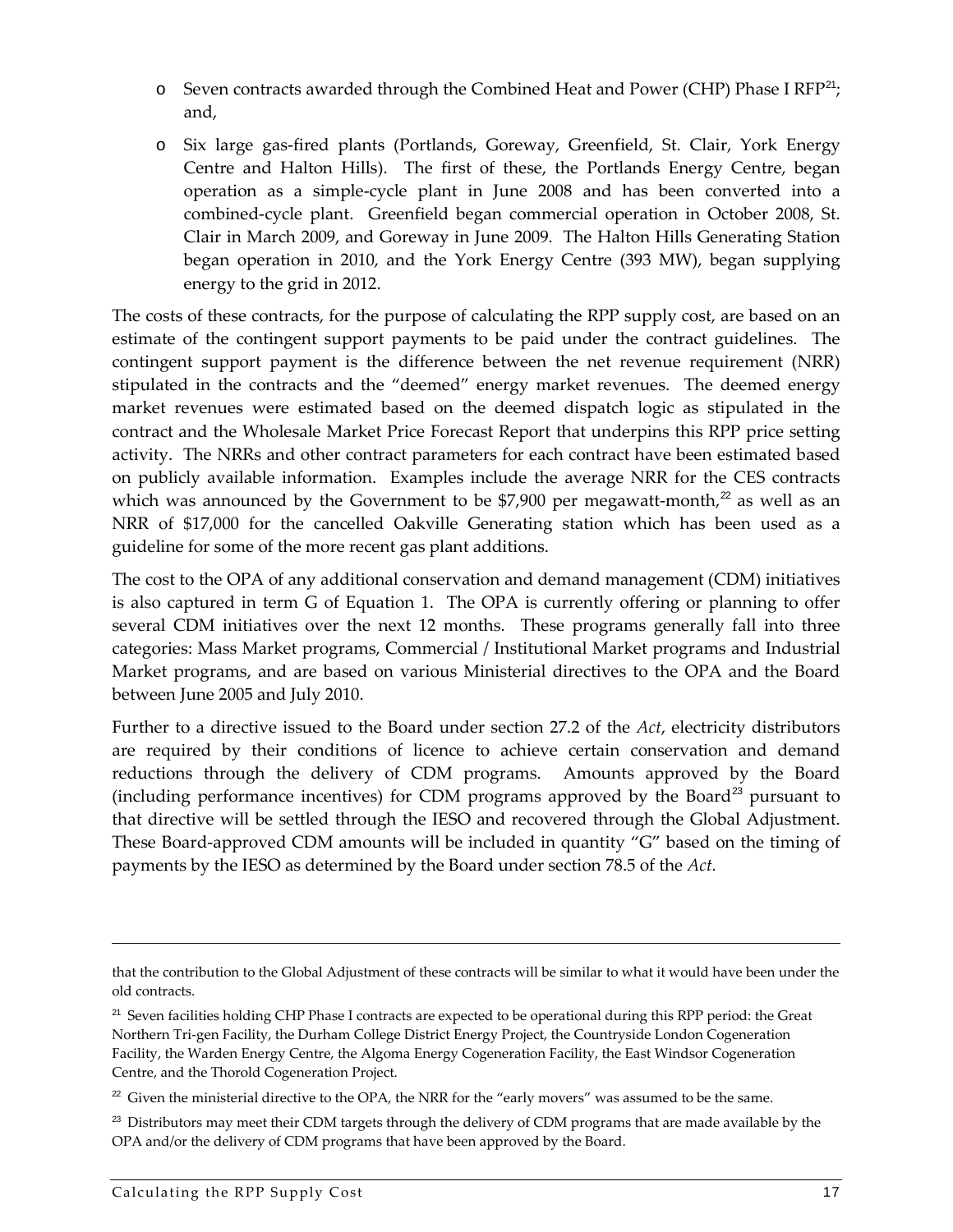The Bruce Power contract initially stipulated that output from the Bruce A facility would be paid a base price of \$57.37 / MWh, indexed to inflation, plus fuel costs. As of April 1, 2008, the base price was increased by \$2.11 / MWh, to \$59.48 / MWh.<sup>[24](#page-17-1)</sup> At today's fuel prices and including inflation adjustments since the contract went into effect, the average price during the upcoming RPP period is estimated to be approximately \$75 / MWh. Under the agreement, Bruce Power will be paid a monthly contingent support payment if its actual revenues are less than contract revenues or it will make a revenue sharing payment to the OPA if actual revenues are greater than contract revenues.

The Bruce Power contract also stipulates that output from the Bruce B facility be guaranteed a floor price of \$45 / MWh, indexed to inflation, over a calendar year. Adjustments for inflation are made on an annual basis. For the upcoming RPP period, the average floor price is forecast to be approximately \$53 / MWh.

The OPA has signed a contract with OPG for the on-going operation of OPG's Lennox Generating Station, a 2,140-MW peaking plant. The cost of this contract is included in the "G" variable.

The value of "G" in Equation 1 (i.e., net cost of Bruce nuclear, gas and Lennox generation plus CDM programs) is estimated to be \$3.5 billion.

#### <span id="page-17-0"></span>**2.2.7 Estimate of the Global Adjustment**

The total Global Adjustment is estimated to be a cost of \$9.1 billion. The RPP share of this (i.e., α times the total cost) is estimated to be a cost of \$4.0 billion, or \$67.93/MWh (6.793 cents per kWh). This is the forecast of the average Global Adjustment cost per unit that will accrue to RPP consumers over the period from November 1, 2013 to October 31, 2014

The Global Adjustment represents the difference between the total contract cost of the various contracts it covers (for OPG nuclear and prescribed hydro, Bruce nuclear, gas plants, renewable generation, OPG coal, CDM, etc.) and the market value of certain of the contracted generation. The Global Adjustment therefore changes for two reasons:

- o changes (usually increases) in the number and aggregate capacity of contracts it covers, or
- o fluctuations in the market value of the contracted generation.

This is illustrated in [Figure 2,](#page-18-1) which shows how the Global Adjustment is expected to change over the next 18 months. Consumers pay the full cost of the contracts covered by the Global Adjustment, either through market costs or through the Global Adjustment itself. The Global Adjustment fluctuates as market prices rise and fall, but the total supply cost (market cost plus Global Adjustment) is expected to increase over the next 12 months.

<span id="page-17-1"></span><sup>24</sup> http://www.powerauthority.on.ca/sites/default/files/page/5142\_First\_Amendment\_BPRIA\_20070829.pdf The "base" (or "reference") price was increased due to the agreement involving the expansion of the Bruce A refurbishment project.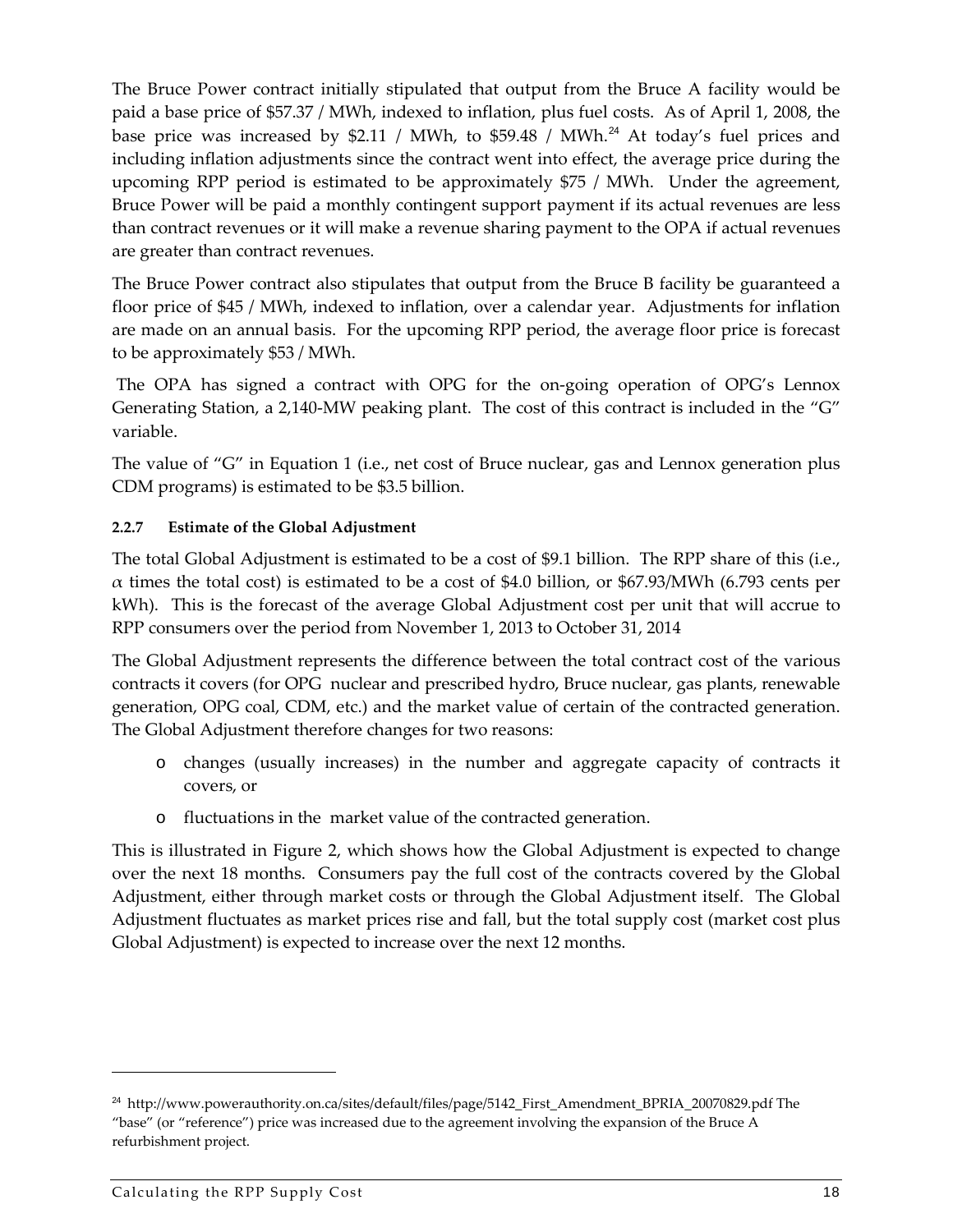<span id="page-18-1"></span>



The primary factor contributing to the increase in the supply cost between this RPP period and the previous one is an increase in renewable generation.

Wholesale market prices do not materially contribute to an increase or decrease in supply cost because changes in market prices are almost exactly offset by changes in the opposite direction in the Global Adjustment.

#### <span id="page-18-0"></span>**2.2.8 Cost Adjustment Term for OPA Variance Account**

This section describes the calculation of the sixth term of [Equation 1:](#page-9-2)

$$
C_{\text{RPP}} = M + \alpha [(A - B) + (C - D) + (E - F) + G] + H
$$

The cost adjustment term for the OPA variance account consists of two factors. The first is the forecast interest costs associated with carrying any RPP-related variances incurred during the upcoming RPP period (November 2013 – October 2014). The second represents the price adjustment required to clear (i.e., recover or disburse) the existing RPP variance and interest accumulated over the previous RPP period.

The first term discussed above is small, as any interest expenses incurred by the OPA to carry consumer debit variances in some months are generally offset by interest income the OPA receives from carrying consumer credit balances in other months. In addition, the interest rate paid by the OPA on the variance account is relatively low.

The second term is significant. It represents the price adjustment necessary to clear the total net variance accumulated since the RPP was introduced on April 1, 2005 through to the beginning of this RPP Period. As of October 31, 2013 the net variance account balance is forecast to be a favourable, or positive, balance of approximately \$88 million including interest. This is quantity "H" in Equation 1.

A variance clearance factor has been calculated that is estimated to bring the variance account to approximately a zero balance over the twelve month period, after taking into account both the changes in total RPP consumption and the Final RPP Variance Settlement Amount payments expected as of October 31, 2013. This variance clearance factor has decreased from a credit of 0.421 cents per kWh in the previous RPP report to a credit of 0.150 cents per kWh. This change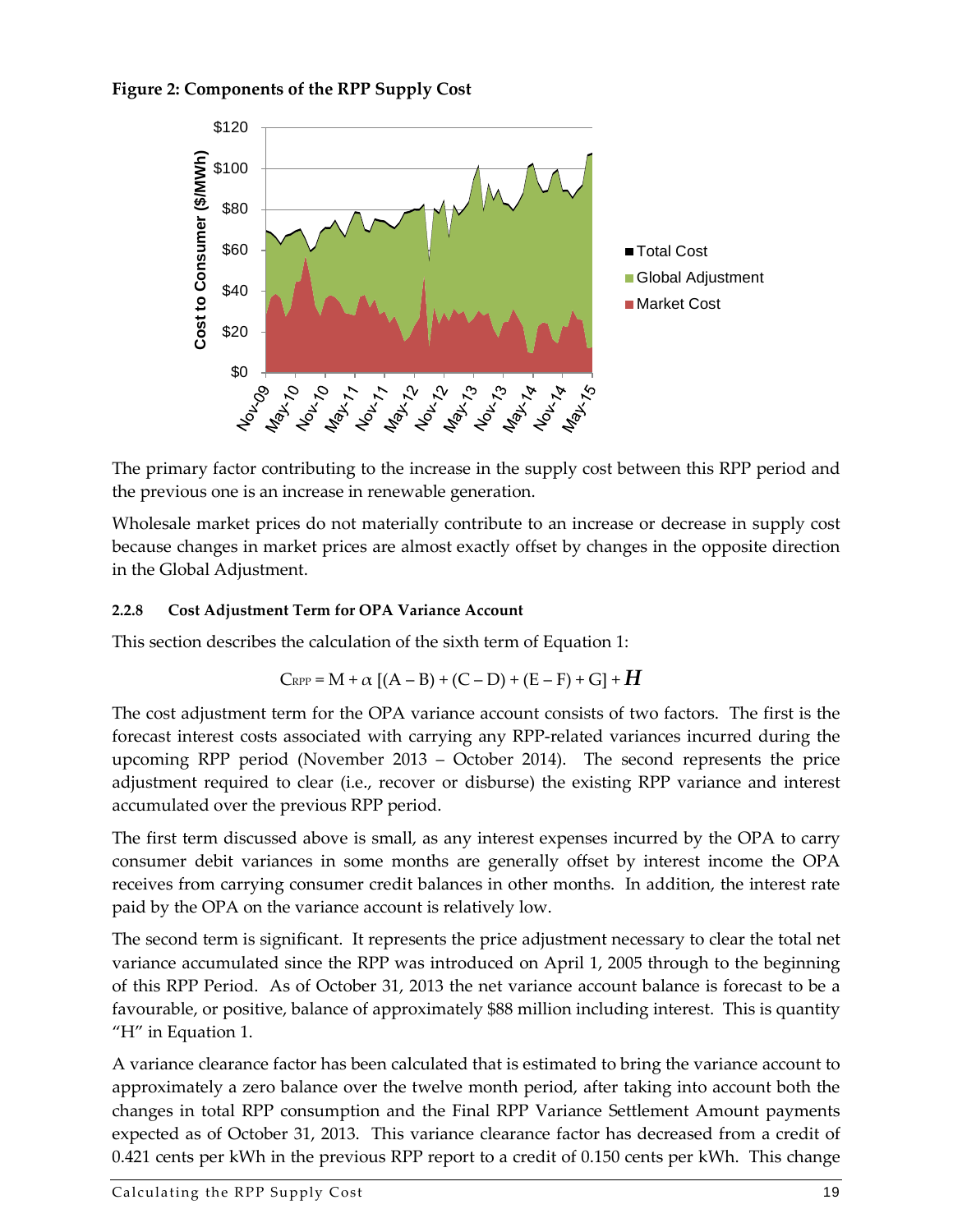is primarily the result of lower-than-forecast Global Adjustment costs relative to the level of HOEP, which increased the variance account surplus balance. The variance clearance factor decreases the average RPP supply cost by the amount of the credit: \$1.50/ MWh (0.150 cents per kWh).

#### <span id="page-19-0"></span>**2.3 Correcting for the Bias Towards Unfavorable Variances**

The supply costs discussed in section [2.2](#page-10-0) are based on a forecast of the HOEP. However, actual prices and actual demand cannot be predicted with absolute certainty. Calculating the total RPP supply cost therefore needs to take into account the fact that volatility exists amongst the forecast parameters, and that there is a slightly greater likelihood of negative or unfavourable variances than favourable variances. For example, because nuclear generation plants tend to operate at capacity factors between 80% and 90%, these facilities are more likely to "undergenerate" (due to unscheduled outages) than to "over-generate" (i.e., there is 10-20% upside versus 80-90% downside on the generator output). Similarly, during unexpectedly cold or hot weather, prices tend to be higher than expected as does RPP consumers' demand for electricity. The net result is that the RPP would be "expected" to end the year with a small unfavourable variance in the absence of a minor adjustment to reflect the greater likelihood of unfavourable variances.

The Board regularly reviews the differences between the estimated and actual RPP supply cost. Based on this experience, the Adjustment to Address Bias Towards Unfavourable Variance is set at \$1.00 / MWh (0.100 cents per kWh). This amount is included in the price paid by RPP consumers to ensure that the "expected" variance at the end of the RPP year is zero.

#### <span id="page-19-1"></span>**2.4 Total RPP Supply Cost**

Table 2 shows the percentage of Ontario's total electricity supply attributable to various generation sources, the percentage of forecasted Global Adjustment costs for each type of generation and the total unit costs. Total unit costs are based on contracted costs for each generation type, including global adjustment payments and market price payments, where applicable.

|           | % of Total Supply | % of Total GA  | <b>Total Unit Cost</b><br>(cents/kWh) |
|-----------|-------------------|----------------|---------------------------------------|
| Nuclear   | 66                | 47             | 6.0                                   |
| Hydro*    | 15                | 8              | 4.8                                   |
| Gas**     | 10                | 21             | 13.5                                  |
| Wind      | 6                 | 11             | 12.0                                  |
| Solar     | 1                 | 11             | 48.9                                  |
| Bioenergy |                   | $\overline{2}$ | 12.6                                  |

#### <span id="page-19-2"></span>**Table 2: Total Electricity Supply and Cost**

\* Excludes NUGs and OPG non-prescribed generation. \*\*Includes Lennox and NUGs.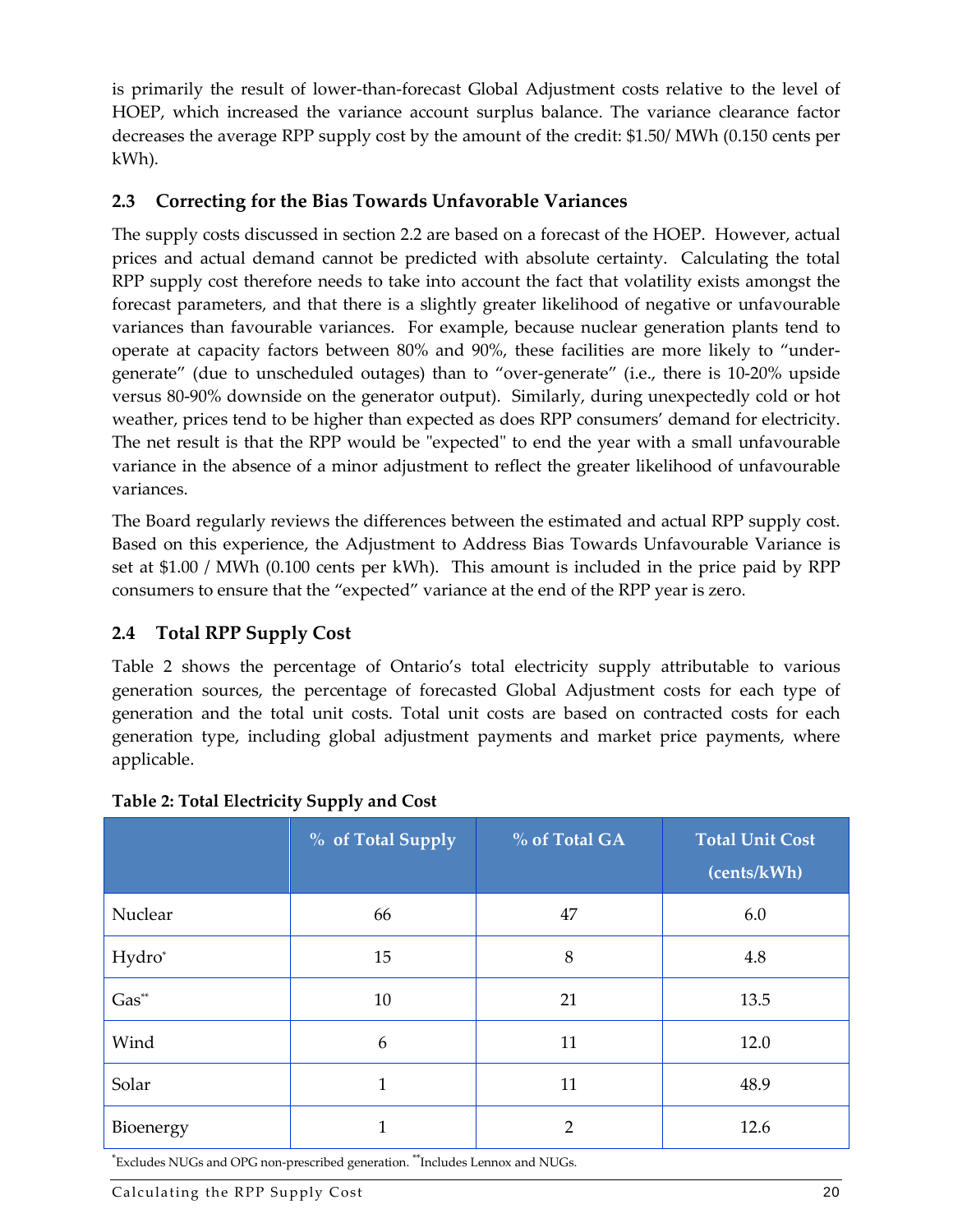The total RPP supply cost is estimated to be \$5.3 billion.<sup>[25](#page-20-1)</sup>

The following table itemizes the various steps discussed above to arrive at the average RPP supply cost of \$89.00/ MWh. This average supply cost corresponds to an average RPP price, which is referred to as RPA, of 8.900 cents per kWh.

<span id="page-20-0"></span>Table 3: Average RPP Supply Cost Summary

| <b>RPP Supply Cost Summary</b>                                     |   |          |
|--------------------------------------------------------------------|---|----------|
| for the period from November 1, 2013 through October 31, 2014      |   |          |
|                                                                    |   | Current  |
| <b>Forecast Wholesale Electricity Price</b>                        |   | \$19.67  |
| Load-Weighted Price for RPP Consumers (\$ / MWh)                   |   | \$21.56  |
| Impact of the Global Adjustment (\$ / MWh)                         | ÷ | \$67.93  |
| Adjustment to Address Bias Towards Unfavourable Variance (\$/ MWh) | + | \$1.00   |
| Adjustment to Clear Existing Variance (\$ / MWh)                   | ÷ | (\$1.50) |
| Average Supply Cost for RPP Consumers (\$ / MWh)                   |   | \$89.00  |
|                                                                    |   |          |

Source: Navigant

<span id="page-20-1"></span><sup>&</sup>lt;sup>25</sup> The total cost figure is net of the forecast variance account balance as of October 31, 2012.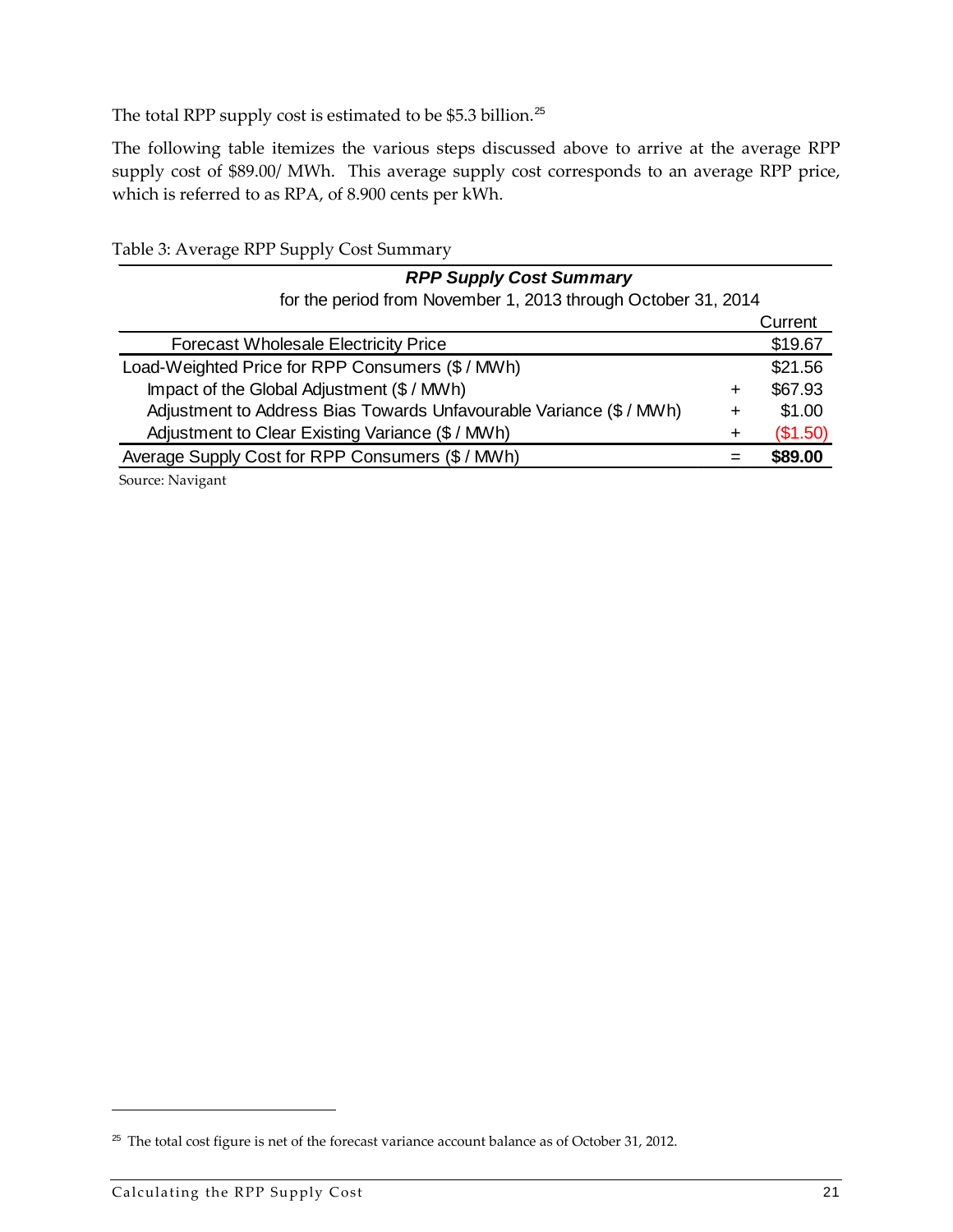### <span id="page-21-0"></span>**3. Calculating the RPP Price**

The previous chapter calculated a forecast of the total RPP supply cost. Given the forecast of total RPP demand, it also produced a computation of the average RPP supply cost and the average RPP supply price, RPA. This chapter explains how prices are determined for consumers with eligible time-of-use meters that are being charged the TOU prices, RPEMON, RPEM<sub>MID</sub>, and RPEM<sub>OFF</sub>, and for the tiers, RPCM<sub>T1</sub> and RPCM<sub>T2</sub>.

#### <span id="page-21-1"></span>**3.1 Setting the TOU Prices for Consumers with Eligible Time-of-Use Meters**

For those consumers with eligible time-of-use meters whose distributors have implemented time-of-use (TOU) prices, three separate prices will apply. The times when these prices apply varies by time of day and season, as set out in the RPP Manual. There are three price levels: Onpeak (RPEMon), Mid-peak (RPEMMID), and Off-peak (RPEMOFF). The load-weighted average price must be equal to the RPA.

As described in the RPP Manual, the first step is to set the Off-peak price, or RPEMOFF. This price reflects the forecast market price during that period, including the Global Adjustment and the variance clearance factor. The Mid-peak price, RPEM<sub>MID</sub>, is similarly set. After these two prices are set, and given the forecast levels of consumption during each of the three periods, the On-peak price, RPEMON, is determined by the requirement for the load-weighted average of TOU prices to equal the RPA.

The various components of Global Adjustment costs are allocated to TOU consumption periods based on the type of cost. The costs associated with OPG's regulated facilities, Bruce Power's nuclear plants, renewable generation and CDM costs related to conservation programs are allocated uniformly across all consumption. The remaining portion of the CDM cost is allocated only to On-peak consumption, because the purpose of the demand management portion of CDM is to ensure uninterrupted supply during peak times. Payments to Lennox are also allocated to the on-peak period, for the same reason. Contingent support payments to the coal and gas plants are allocated to the three periods based on the amount of generation in each period over the past twelve months (October 2012 – September 2013), taking into account the change in the TOU schedule. The NUG component of the GA is allocated to both Mid-peak and On-peak consumption because these generators serve non-Off-peak consumption. As well, approximately one-quarter of the stochastic adjustment was allocated to the Mid-peak price and three-quarters was allocated to the On-peak price because the majority of risks covered by the adjustment are borne during these time periods.

The resulting **time-of-use prices** are:

- o RPEMOFF = 7.2 cents per kWh
- o RPEMMID = 10.9 cents per kWh, and
- $O$  RPEM $ON = 12.9$  cents per kWh.

As defined in the RPP Manual, the time periods for time-of-use (TOU) price application are defined as follows:

- o *Off-peak* period (priced at RPEMOFF):
	- *Winter and summer weekdays*: 7 p.m. to midnight and midnight to 7 a.m.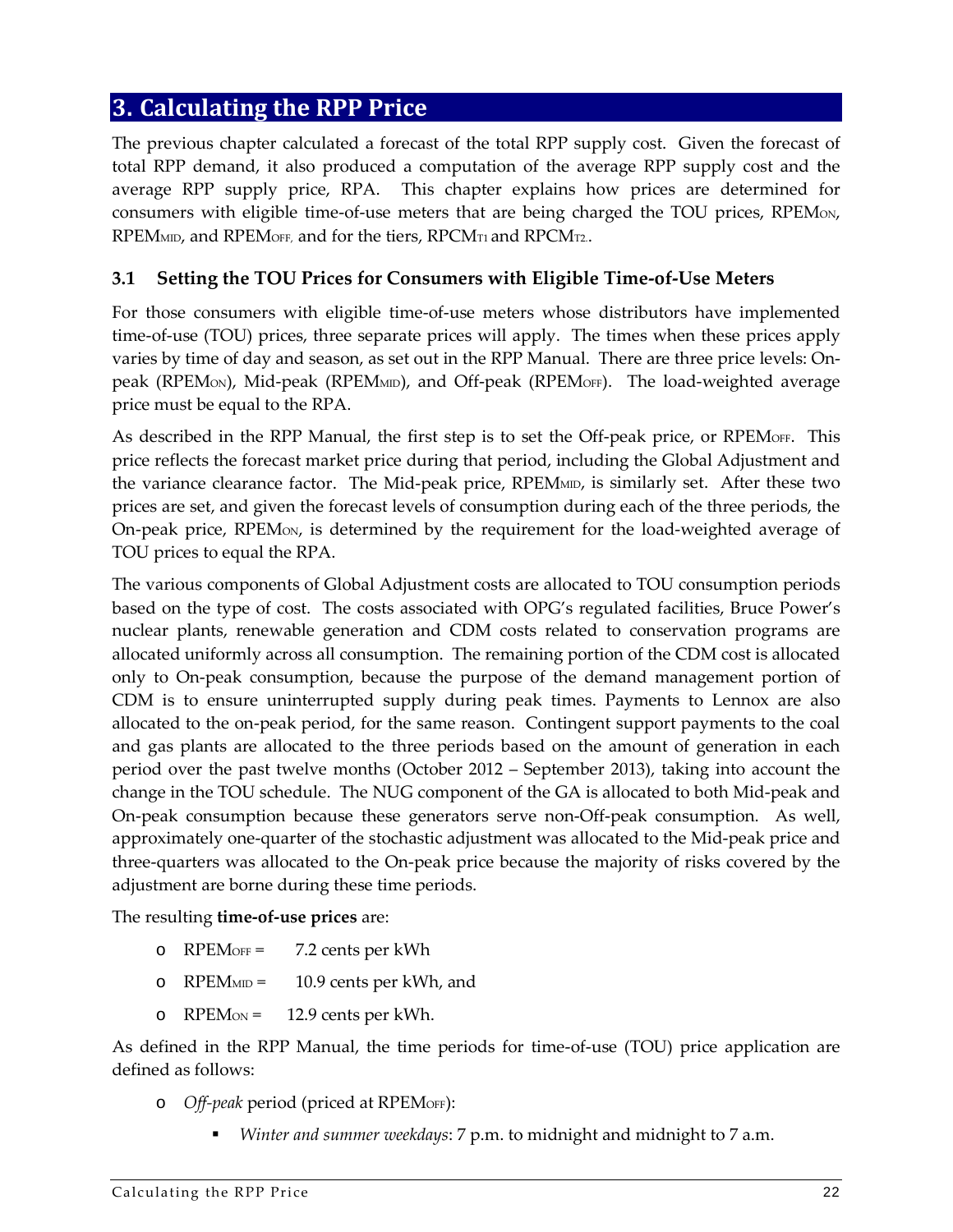- *Winter and summer weekends and holidays*: [26](#page-22-1) 24 hours (all day)
- o *Mid-peak* period (priced at RPEMMID)
	- *Winter weekdays (November 1 to April 30)*: 11 a.m. to 5 p.m.
	- *Summer weekdays (May 1 to October 31)*: 7 a.m. to 11 a.m. and 5 p.m. to 7 p.m.
- o *On-peak* period (priced at RPEMON)
	- *Winter weekdays*: 7 a.m. to 11 a.m. and 5 p.m. to 7p.m.
	- *Summer weekdays*: 11 a.m. to 5 p.m.

The above times are given in local time (i.e., the times given reflect daylight savings time in the summer).

The average price for a consumer on time-of-use prices depends on the consumer's load profile (i.e., how much electricity is used at what time). The load profile assumed for TOU consumers is different from the load profile for non-TOU RPP consumers. RPP prices are set so that a TOU consumer with an average TOU load profile will pay the same average price as an RPP consumer that pays the tiered prices with a typical (non-TOU) load profile. This average price is equal to the RPA, 8.9¢ / kWh.

#### <span id="page-22-0"></span>**3.2 Setting the Tiered Prices**

The final step in setting the price for RPP consumers with conventional meters is to determine the tiered prices. For these consumers, there is a two-tiered pricing structure:  $\text{RPCM}_{\text{TI}}$  (the price for consumption at or below the tier threshold) and  $\text{RPCM}_{\text{T2}}$  (the price for consumption above the tier threshold). The tier threshold is an amount of consumption per month.

The tiered prices are calculated so that the average per unit revenue generated is equal to the RPA. This is achieved by maintaining the ratio between the original upper and lower tier prices (i.e., the ratio between 4.7 and 5.5 cents per kWh) and forecasting consumption above and below the threshold in each month of the RPP.

RPP tiered prices are set such that the weighted average price will come as close as possible to the RPA, based on the forecast ratio of Tier 1 to Tier 2 consumption, and maintaining a 15-17% difference between Tier 1 and Tier 2 prices.

The resulting **tiered prices** are:

- o  $RPCM_{T1} = 8.3$  cents per kWh; and,
- o  $RPCM_{T2} = 9.7$  cents per kWh.

<span id="page-22-1"></span> $^{26}$  For the purpose of RPP time-of-use pricing, a "holiday" means the following days: New Year's Day, Family Day, Good Friday, Christmas Day, Boxing Day, Victoria Day, Canada Day, Labour Day, Thanksgiving Day, and the Civic Holiday. When any holiday falls on a weekend (Saturday or Sunday), the next weekday following (that is not also a holiday) is to be treated as the holiday for RPP time-of-use pricing purposes.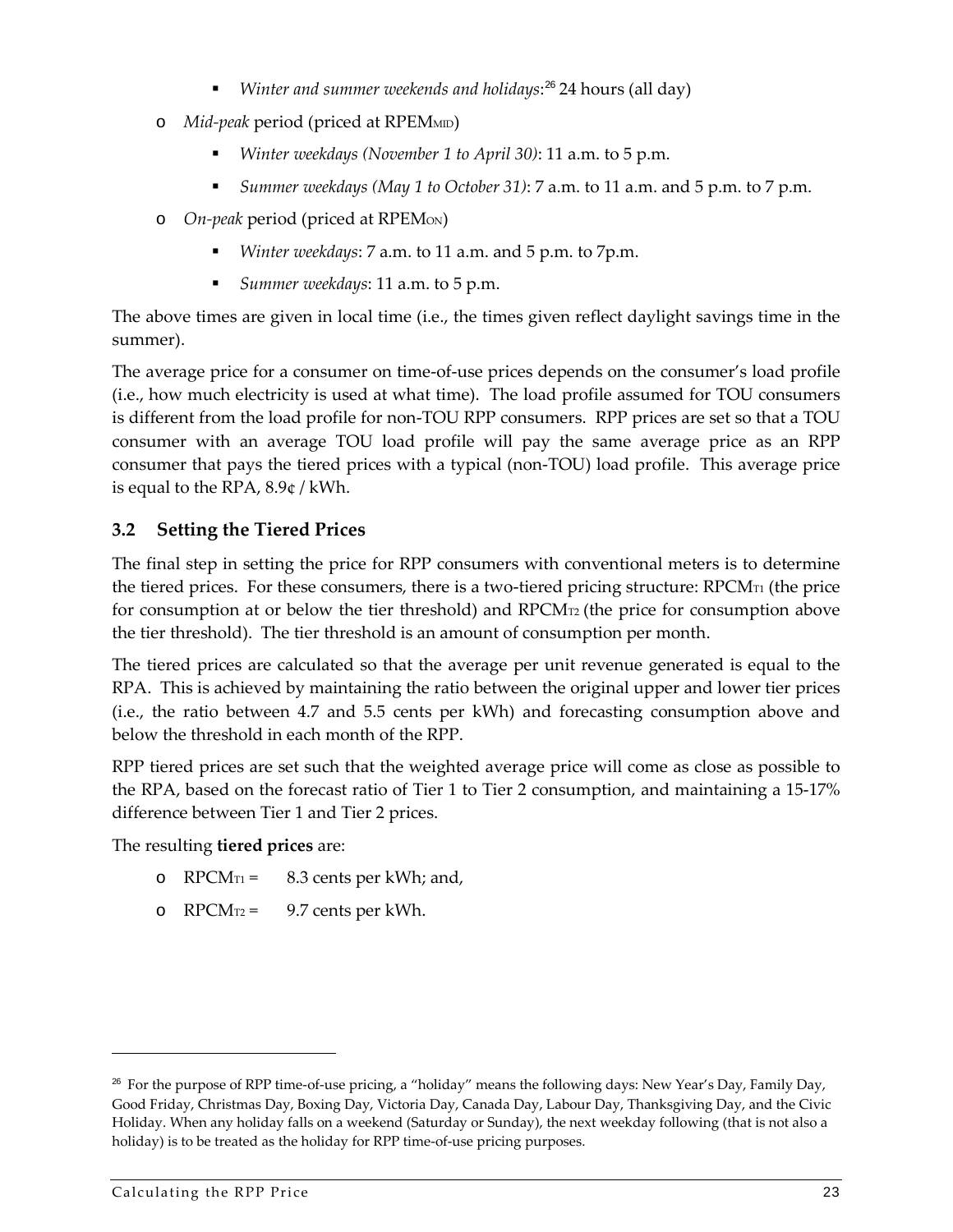<span id="page-23-0"></span>

| <b>Tiered RPP Prices</b>      | Tier 1           |                     | Tier 2            |                      |
|-------------------------------|------------------|---------------------|-------------------|----------------------|
| Price                         | 8.3 <sub>¢</sub> | $9.7\mathcal{C}$    |                   | 8.9 <sub>¢</sub>     |
| % of Tiered Consumption       | 57%              | 43%                 |                   |                      |
|                               |                  | On-Peak<br>Mid-Peak |                   |                      |
| <b>Time-of-Use RPP Prices</b> | Off-Peak         |                     |                   | <b>Average Price</b> |
| Price                         | 7.2c             | 10.9 <sub>¢</sub>   | 12.9 <sub>0</sub> | 8.9 <sub>¢</sub>     |

## **Table 4: Price Paid by Average RPP Consumer under Tiered and TOU RPP prices**